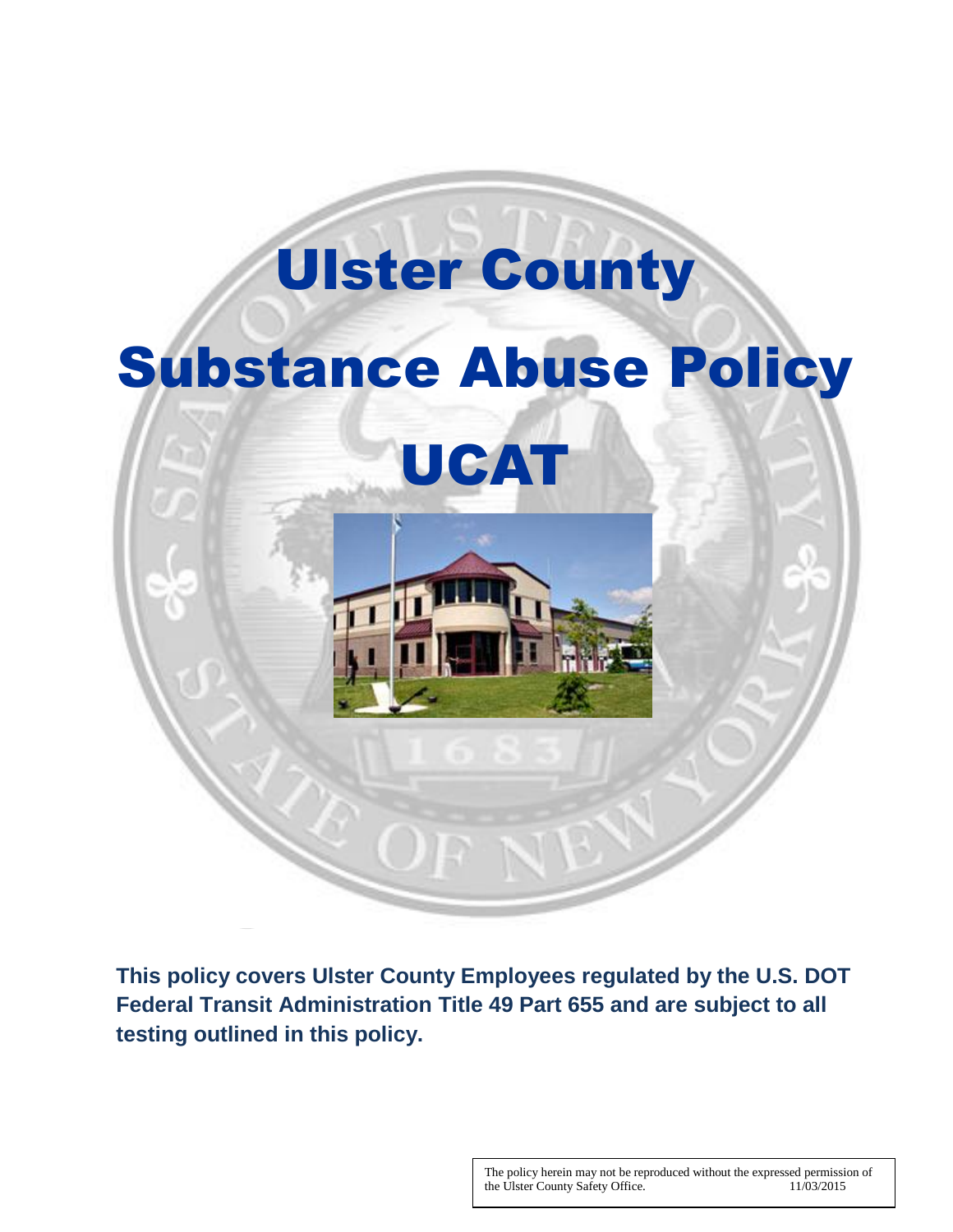## Ulster County Substance Abuse Policy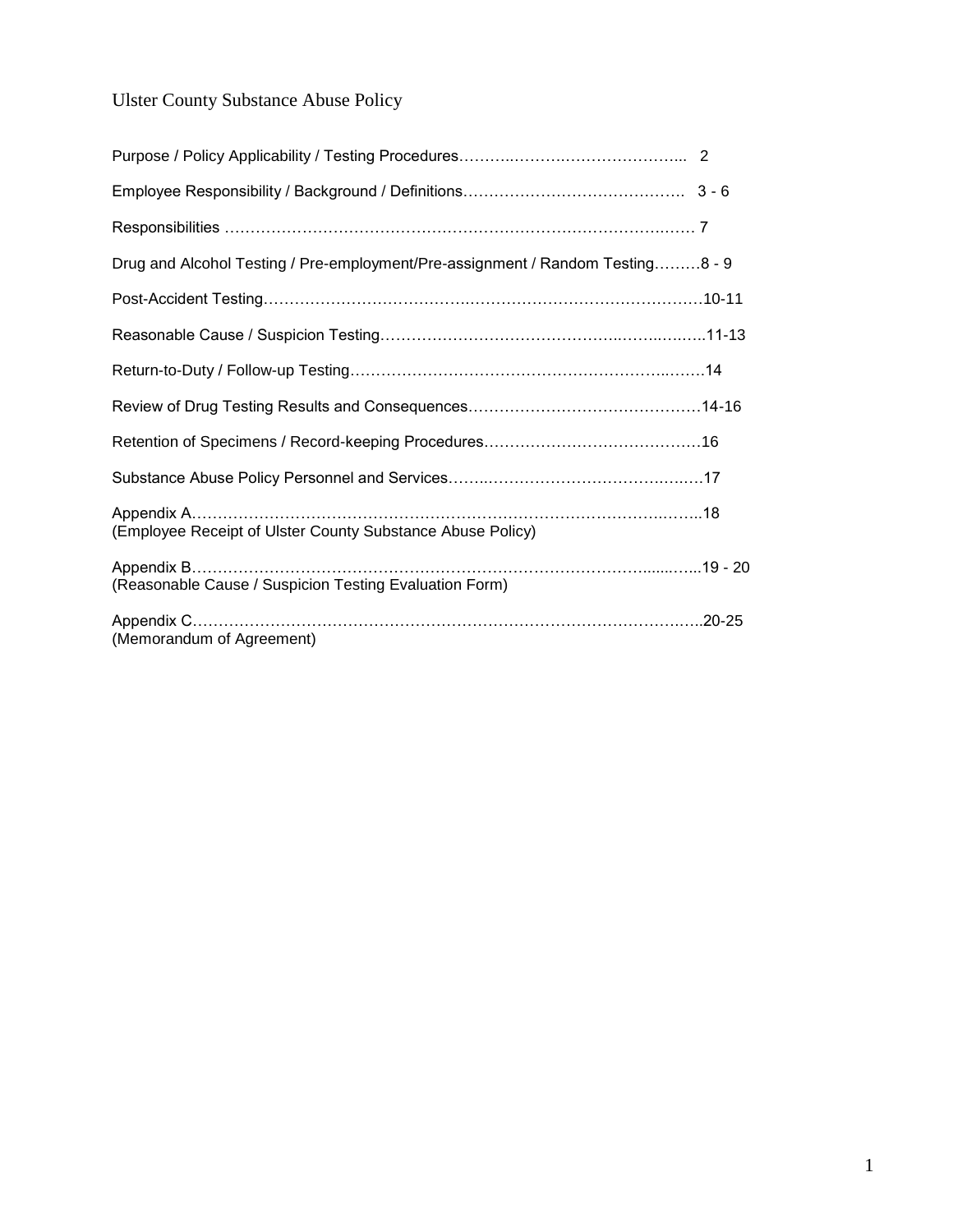#### **Purpose**

The purpose of the Ulster County Substance Abuse Policy is to establish rules, regulations and programs to ensure that the Ulster County workplace and its employees are free from the detrimental effects of drugs and alcohol. The Policy is in compliance with the mandates contained in Title 49 Code of Federal Regulations (CFR) Part 40 (Testing Procedures) and Title 49 CFR Part 655 (U.C. DOT Federal Transit Administration) and other applicable laws, rules, and regulations.

#### **Policy Applicability**

**Ulster County Area Transit fulltime employees, part time employees and volunteers who:**

- **1) are required to hold a CDL (Commercial Driver's License) for use in the performance of their job;**
- **2) perform a safety sensitive function in regards to:**
	- **a. controlling dispatch or movement of a revenue service vehicle;**
	- **b. maintaining, including repairs, overhauls, rebuilding, servicing of a revenue service vehicle;**

**shall be subjected to all types of testing as outlined in Title 49 Part 655, (pre-employment / preassignment, random, post-accident, reasonable cause / suspicion, return-to-duty and follow-up). The following UCAT positions identified below currently meet the criteria above:**

- 1) Director of Public Transportation
- 2) Deputy Director of Public Transportation
- 3) Public Transit Maintenance and Safety Coordinator
- 4) Public Transit Dispatch and Operations Assistant Coordinator
- 5) Public Transit Dispatcher / Trainer
- 6) Bus Driver
- 7) Bus Dispatcher
- 8) Senior Bus Dispatcher
- 9) Automotive Mechanic II
- 10) Lead Automotive Mechanic

**Any new positions created will be reviewed using the criteria above and if meeting the criteria, they will be added to the list subjected to all testing under Title 49 Part 655.**

**All Ulster County employees who are CSEA bargaining unit members and non-union management positions are subject to "Reasonable Cause / Suspicion" testing, as outlined under Reasonable Cause / Suspicion testing in this policy.**

#### **Testing Procedures**

All testing procedures will be conducted pursuant to Title 49 Part 40, Procedures for Transportation Workplace Drug and Alcohol testing. All testing analysis shall be performed at a federally certified laboratory.

Sample specimens shall be collected by a contracted agency following Title 49 Part 40 and all random selection will be conducted by the contracted agency utilizing software for random selection, ex. Randomware, JJKeller, etc. **No random selection shall be made internally by Ulster County.**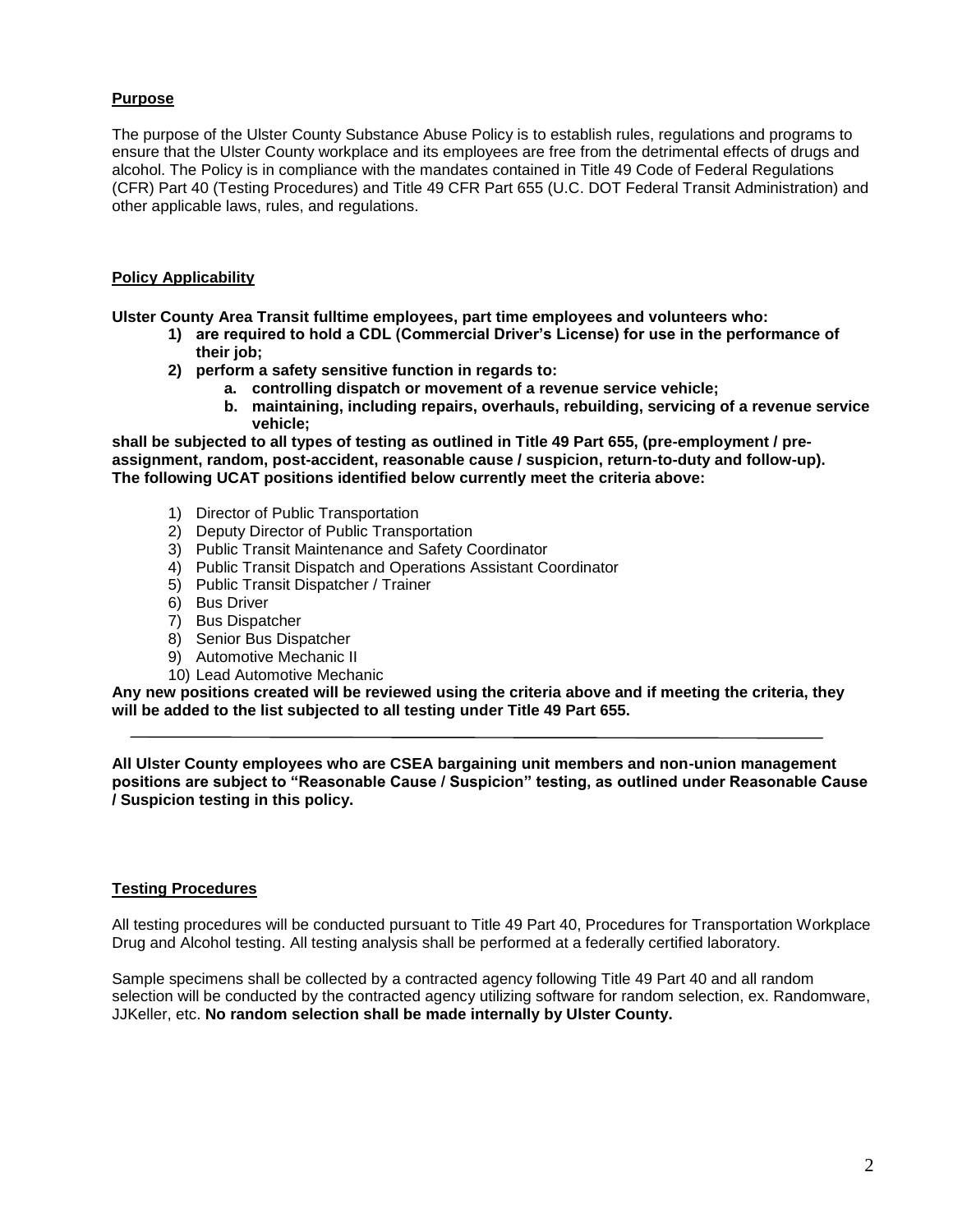#### **Employee Responsibility**

Each employee must be knowledgeable of and fully comply with the requirements of this policy.

An employee must notify their supervisor of any drug related criminal arrest immediately and of any conviction within five days thereafter.

Any employee who takes any drug prescribed by a licensed physician, any self-prescribed substance, or a substance for any therapeutic use, must notify his / her supervisor when such use may impact the employee's ability to perform his / her duties so that they may be removed from any safety sensitive function.

#### **Prohibited Drug and Alcohol**

No employee shall use, sell, possess, distribute, or manufacture any alcoholic beverage or illegal drug or any other intoxicating substance at any time on County property, while on duty; or in a County vehicle, a vehicle leased for County business, or a privately owned vehicle being used for County business during the employees work hours.

No employee shall report to work at the beginning of a shift or upon returning from any break, lunch or rest period under the influence of alcohol, illegal drugs or other intoxicating substance.

No employee shall possess alcohol during work hours, perform any duties of his/her job with Ulster County within four (4) hours after using alcohol or for eight (8) hours following an accident (as defined in this Policy) or until he/she undergoes a Post-Accident alcohol test. (All County Employees)

This Ulster County Substance Abuse Policy supersedes any other policies and procedures pertaining to alcohol and prohibited substances, as they pertain to Ulster County employee's that are CSEA Bargaining Unit Members and Non-Union Management employees.

#### **Background**

The catalyst for this Ulster County Substance Abuse Policy is Title 49 CFR Part 655 which requires employers to test their employees who maintain a Commercial Drivers License (CDL) in the performance of their duties for prohibited drugs and alcohol under the following work-related conditions:

- a) Pre-employment / Pre-assignment
- b) Post-accident
- c) Random
- d) Reasonable cause / Suspicion
- e) Return-to-Duty
- f) Follow-up

#### **Definitions**

For purposes of this Ulster County Substance Abuse Policy the following definitions apply:

**Alcohol** – The intoxicating agent in beverage alcohol, ethyl alcohol, or other low molecular weight alcohol including methyl and isopropyl alcohol.

**Alcohol Concentration** – (or content) The alcohol in a volume of breath expressed in terms of grams of alcohol per 210 liters of breath as indicated by an evidential breath test.

**Alcohol Screening Test** – An analytic procedure to determine whether an employee may have a prohibited concentration of alcohol in his/her blood, as indicated by a reading of a breath or saliva specimen.

**Alcohol Use** – The consumption of any beverage, mixture, or preparation, including any medication containing alcohol.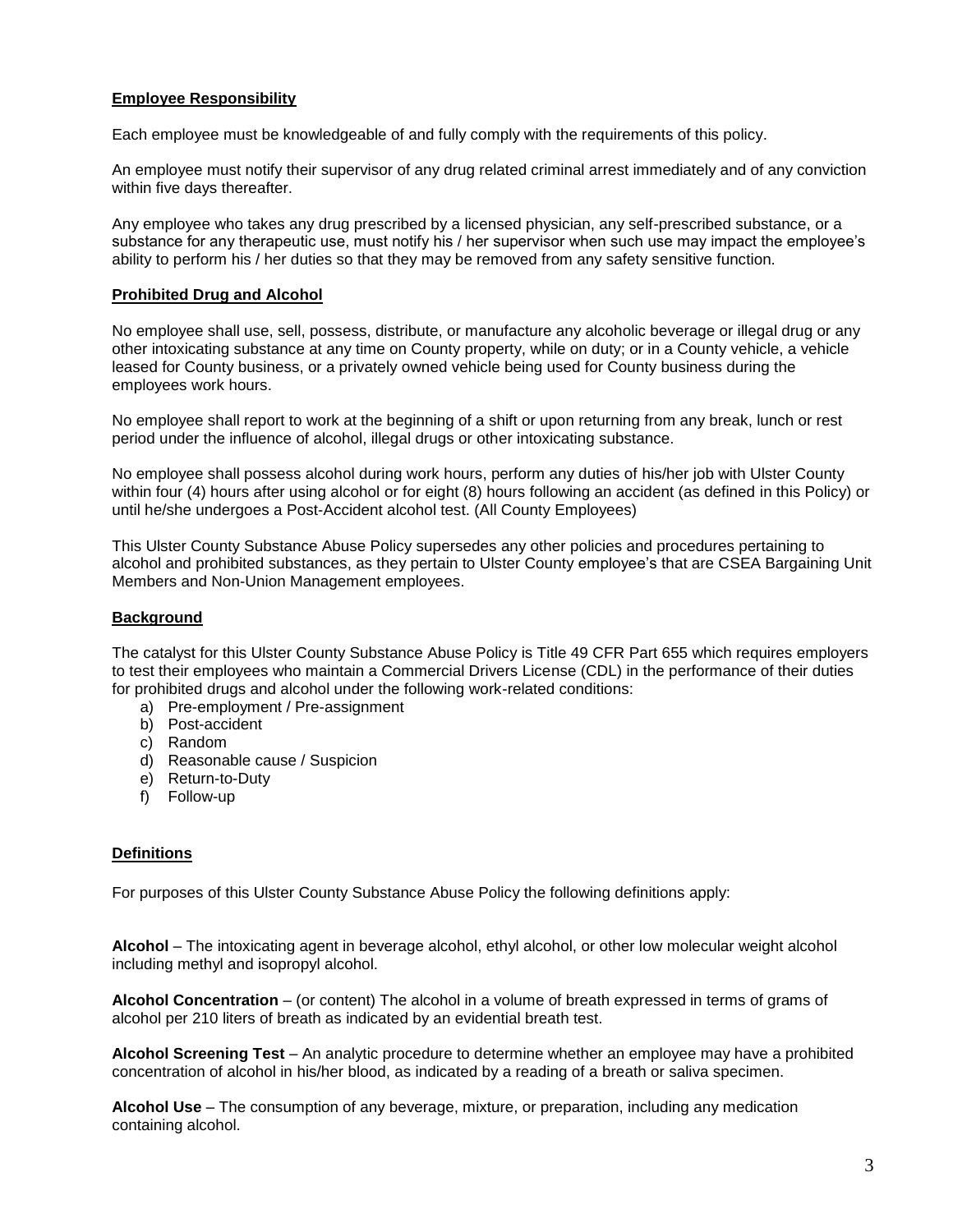#### **Definitions - continued**

**Assistant Substance Abuse Program Manager (ASAPM)** – Person responsible for the preparation and administration of this Policy.

**Blind Specimen or Blind Performance Test Specimen** – A specimen submitted to a laboratory for quality control testing purposes, with a fictitious identifier, so that the laboratory cannot distinguish it from an employee specimen.

**Breath Alcohol Technician (BAT)** – A person who administers, instructs and assists employees in the alcohol testing process and operates an evidential breath-testing device.

**Chain of Custody** – The procedure used to document the handling of an employee's urine specimen from the time of collection until the specimen is destroyed. This procedure uses the Federal Drug Testing Custody and Control Form. (CCF), Title 49 CFR Part 40.

**Collection Site** – A place selected by the employer where employees present themselves for the purpose of providing a urine specimen for a drug/alcohol test.

**Collection Site Person** – A person who instructs and assists employees at a collection site, who receives and makes an initial inspection of the specimen provided by those employees, and who initiates and completes the CCF.

**Confirmatory Alcohol Test** – For alcohol testing, this is defined as a second test, following a screening test that provides quantitative data of alcohol concentration, resulting in a reading of 0.02 BAC or greater. If the results of the initial alcohol screening result differ from the confirmation test, the value of the confirmation test shall be the final result.

**Confirmatory Drug Test** – A second analytical procedure used to identify the presence of a specific drug or metabolite, which is independent of the initial test and which uses a different technique and chemical principle from that of the initial test. (Gas chromatography / mass spectrometry (GC/MS) is the only authorized confirmation method for cocaine, marijuana, opiates, amphetamines, and phencyclidine).

**Covered Employee** – A covered employee for the purposes of this Policy is an employee of Ulster County who is a Bargaining Unit Member of CSEA or a Non-Union Management employee under Reasonable Cause / Suspicion Testing and an employee of Ulster County who requires a CDL license in the performance of his / her job or is in a safety sensitive position as outlined in this policy.

**Cut Off Levels** – The minimum value established for designating a test result as positive. These levels are set by the Department of Health and Human Services (Federal).

**Dilute Specimen** - A urine specimen with creatinine and specific gravity values that are lower than expected for human urine.

**Disabling Damage** – Damage that precludes departure of a motor vehicle from the scene of the accident in its usual manner in daylight after simple repairs.

1) Inclusion – Damage to a motor vehicle, where the vehicle could have been driven, but would have been further damaged if so driven.

#### 2) Exclusions

i) Damage that can be remedied temporarily at the scene of the accident without special tools or parts.

ii) Tire disablement without other damage even if no spare tire is available.

- iii) Headlight of tail light damage.
- iv) Damage to turn signals, horn, or windshield wipers, which make the vehicle inoperable.

**Drugs Prohibited** – Alcohol, Amphetamines, Cocaine, Ecstasy, Heroin, Marijuana, Opiates, and Phencyclidine.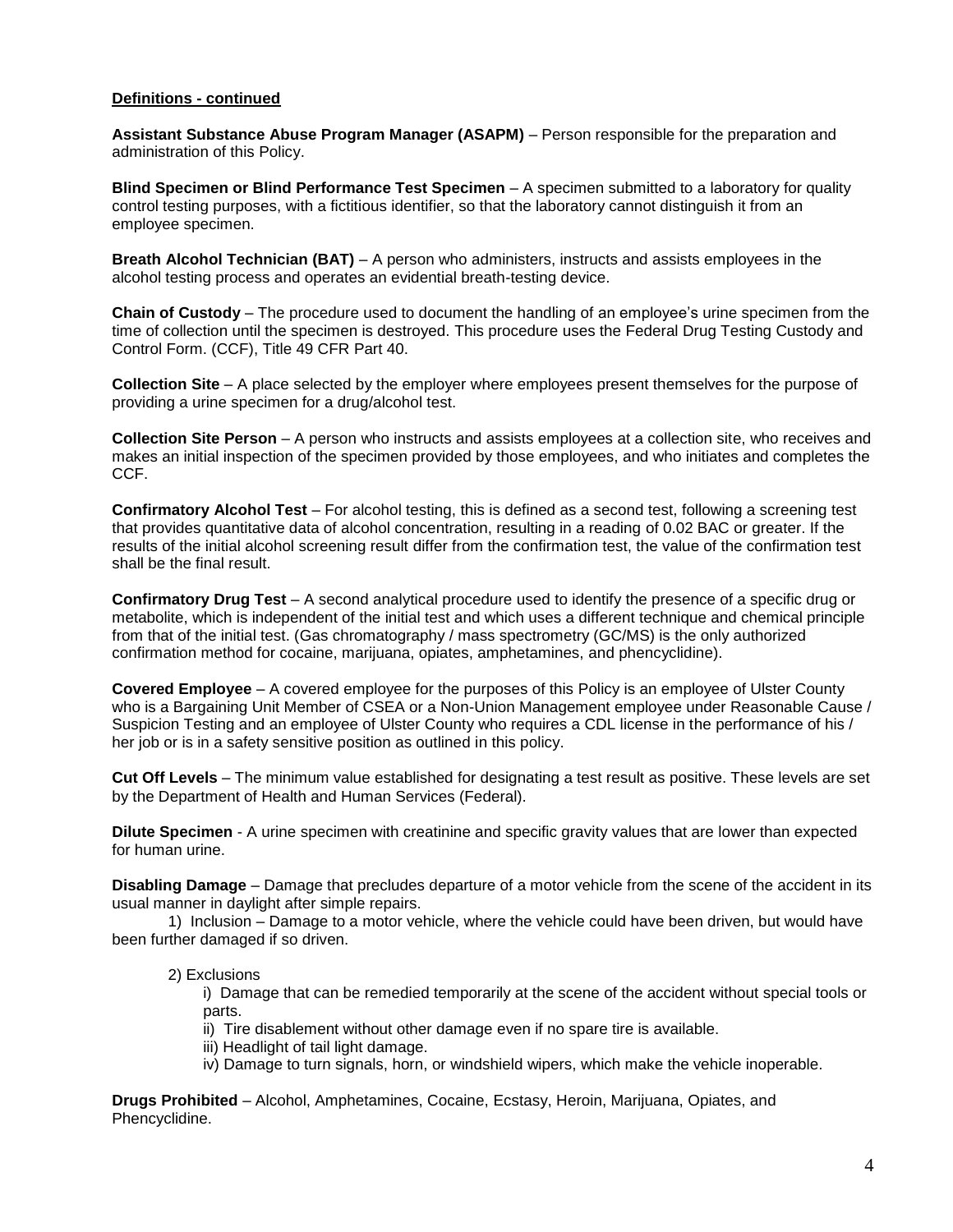**Employee Assistance Program (EAP)** – Ulster County provides all employees with a means of obtaining confidential professional assistance in handling personal problems, which may adversely affect job performance. EAP shall function as a means to provide a Substance Abuse Professional (SAP).

**Evidential Breath Testing Device (EBT)** – A device approved by National Highway Traffic Safety Administration (NHTSA) for the evidential testing of breath.

**Fail an Alcohol Test or Test Positive** – A confirmation test for alcohol that shows the presence of alcohol in the employee's specimen of 0.02 BAC or greater.

**Fail a Drug Test or Test Positive** – A confirmation test result shows the presence of drug metabolites in the employee's / applicants specimen over the established cut-off levels detailed in Title 49 CFR Part 40.

**Federal Transit Administration (FTA) –** federal governing agency for Title 49 Part 655.

**Initial Drug or Alcohol Test (also known as a Screening test)** – In a drug-screening test it is an immunoassay test to eliminate "negative" urine specimens from further consideration and to identify the presumptively positive specimens that require confirmation or further testing. In an alcohol screening test it means an analytical procedure to determine whether an employee may have a prohibited concentration of alcohol in his or her system.

**Medical Review Officer (MRO)** – A licensed physician (medical doctor or doctor of osteopathy) responsible for receiving laboratory results generated by an employer's drug testing program who has knowledge of substance abuse disorders and has appropriate medical training to interpret and evaluate an individual's confirmed positive test result together with his/her medical history and any other biomedical information.

**Pass an Alcohol Test or Test Negative** – A result less than 0.02 BAC in an alcohol-screening test.

**Pass a Drug Test or Test Negative** – A result where the initial testing and/or confirmation testing does not show evidence of any prohibited drug metabolites above the established cut-off levels in the employee or applicant's system.

**Oxidizing Adulterant** - A substance that acts alone or in combination with other substances to oxidize drugs or drug metabolites to prevent the detection of the drug or drug metabolites, or affects the reagents in either the initial or confirmatory drug test.

**Refusal to Submit (to an alcohol or controlled substances test) – An employee will be deemed to have** refused to take a drug test, which will result in an automatic positive, if the employee:

- (1) Failed to appear at the collections site for any test (except a pre-employment test) immediately or within 30 minutes, plus travel time dependent on work location.
- (2) Fails to remain at the testing site until the testing process is complete. An applicant who leaves the testing site before the process commences for a pre-employment test shall not be deemed to have refused to test.
- (3) Fails to provide a urine specimen for any drug or alcohol test requested under this Policy and/or applicable regulations. An applicant who does not provide a urine specimen because he or she has left the testing site before the testing process commences for a pre-employment test is not deemed to have refused to test.
- (4) In the case of a directly observed or monitored collection in a drug test, the employee's failure to permit the observation or monitoring of his/her provision of a specimen.
- (5) Fails to provide a sufficient amount of urine when directed and it has been determined, through a required medical evaluation, that there was no adequate medical explanation for the failure.
- (6) Fails or declines to take an additional drug test the employer or collector has directed the employee to take.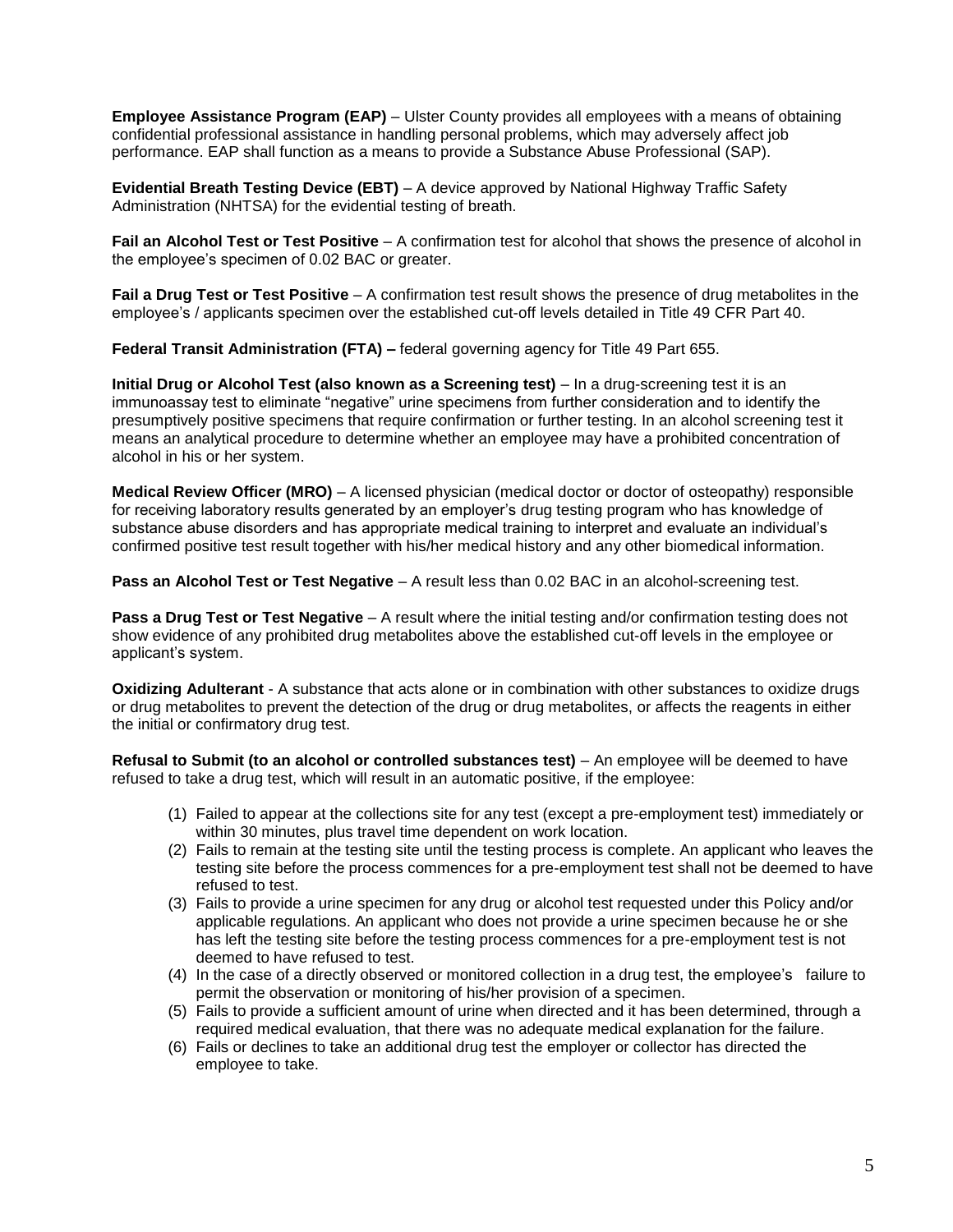#### **Refusal to Submit - continued**

- (7) Fails to undergo a medical examination or evaluation as part of the verification process, as directed by the MRO, the SAPM or ASAPM. In the case of a pre-employment drug test, the applicant shall be deemed to have refused to test on this basis only if the pre-employment test is conducted following a contingent offer of employment. If there is no contingent offer of employment, the MRO will cancel the test.
- (8) Fails to cooperate with any part of the testing process (e.g., refuses to empty pockets when directed by the collector, behaves in a confrontational way that disrupts the collection process, fails to wash hands after being directed to do so by the collector).
- (9) For an observed collection, fails to follow the observer's instructions to raise employee's clothing above the waist, lower clothing and underpants, and to turn around to permit the observer to determine if the employee has any type of prosthetic or other device that could be used to interfere with the collection process.
- (10)Possesses or wears a prosthetic or other device that could be used to interfere with the collection process.
- (11)Admits to the collector or MRO that the employee has adulterated or substituted the specimen.
	- a. If the MRO reports that the employee has a verified adulterated or substituted test result, the employee will be deemed to have refused to take a drug test.

#### **As an employee who refuses to take a drug or alcohol test, he or she shall incur the consequences of a Positive Test under this Policy.**

**Substance Abuse Program Manager (SAPM)** – Individual who is responsible for the preparation and administration of this Policy.

**Split Specimen** – In drug testing, a part of the urine specimen that is retained unopened, sent to a first laboratory and transported to a second laboratory in the event that the employee requests that it be tested following a verified positive test of a primary specimen or a verified adulterated or substituted test result.

**Substance Abuse Professional (SAP)** – A licensed physician (Medical Doctor or Doctor of Osteopathy), or a licensed or certified psychologist, social worker, employee assistance professional, or addiction counselor (certified by the National Association of Alcoholism and Drug Abuse Counselors Certification Commission) who has knowledge of alcohol and controlled substance related disorders.

**Verified Test** – A drug test result or validity testing result from a certified laboratory that has undergone review and received a final determination by the MRO.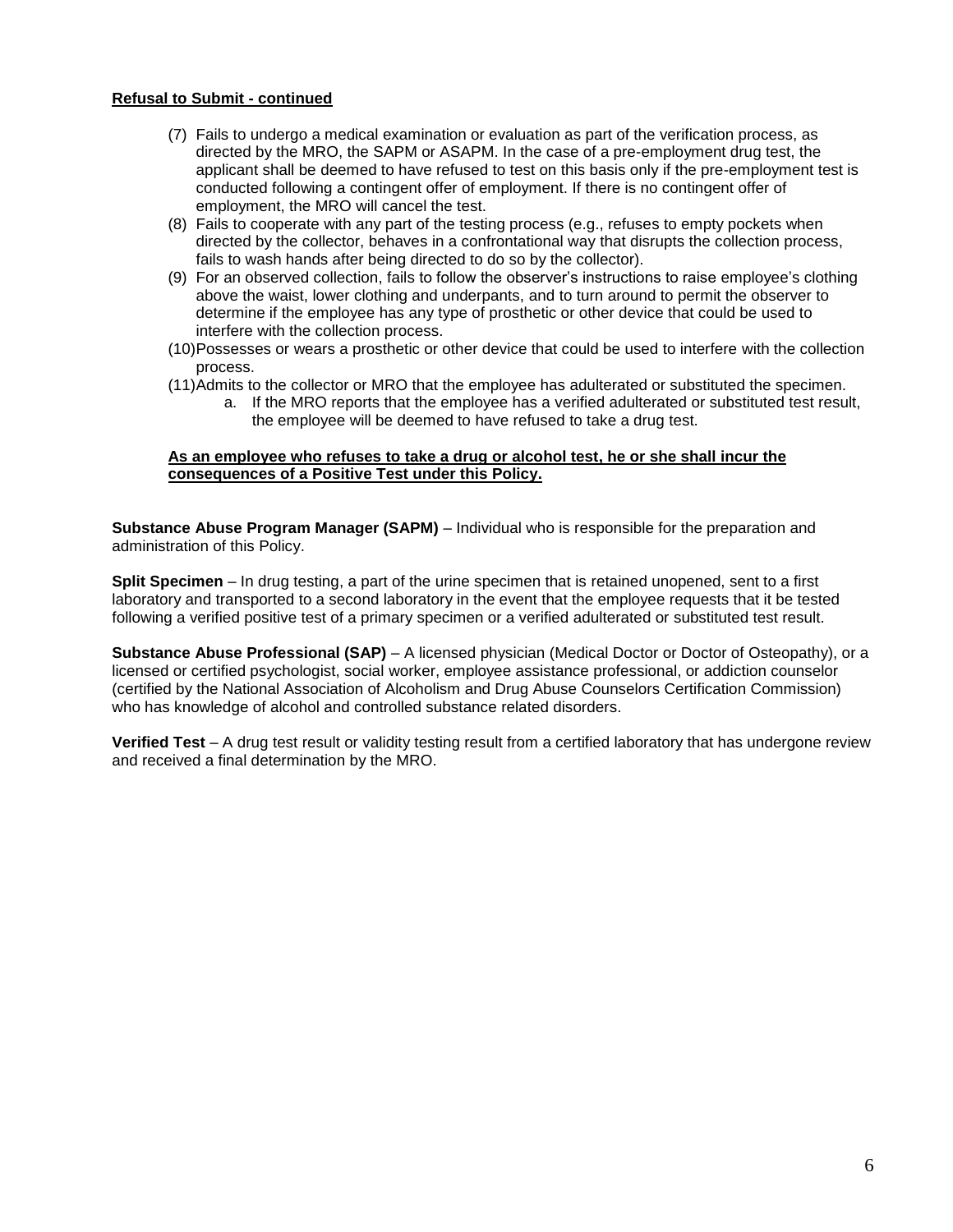#### **Responsibilities**

**Substance Abuse Program Manager (SAPM) and Assistant Manager (ASAPM)** – The SAPM / ASAPM shall be responsible for the administration of the testing program described in this Policy, which complies with Title 49 CFR Part 40, including the scheduling of all drug and alcohol testing associated with this policy. The SAPM/ASAPM shall be responsible for oversight and evaluation of the policy, including the provision of guidance and counseling to employees. This individual shall also review all disciplinary actions applied under the policy for consistency and conformance to applicable local, state, and federal policies and procedures. The SAPM/ASAPM shall also maintain a secure file system on the test results, keep all necessary records, and oversee the Employee Assistance Program (EAP) as it relates to this policy.

**Medical Review Officer (MRO)** – The MRO shall review the laboratory results to verify and validate tests administered under this policy. This individual shall be a licensed physician who has knowledge of substance abuse disorders and the appropriate medical training to interpret and evaluate an employee's confirmed positive test result together with his or her medical history and any relevant biomedical information. The MRO shall follow all procedures set forth in Title 49 CFR Part 40, as amended. The MRO shall not be an employee of the laboratory conducting the drug test unless the laboratory establishes a clear separation of functions, in order to prevent any appearance of a conflict of interest, including providing assurance that the MRO has no responsibility for, and is not supervised by or the supervisor of, any persons who have responsibility for the drug testing or quality control operations of the laboratory. The MRO shall review all medical records made available by the tested employee when it is alleged that a confirmed positive test could have resulted from a legally prescribed medication. The MRO shall not disclose to any third party medical information provided by the employee to the MRO as a part of the testing verification process. This review shall be performed by the MRO prior to the transmission of results to the SAPM or ASAPM. The duties of the MRO with respect to negative results are purely administrative.

**Substance Abuse Professional (SAP)** – The SAP may be a licensed physician (Medical Doctor or Doctor of Osteopathy), or a licensed or certified psychologist, social worker, or employee assistance professional, who has knowledge of and clinical experience with the diagnosis and treatment of drug and alcohol related disorders, or an addiction counselor certified by the National Association of Alcoholism and Drug Abuse Counselors Certification Commission. The SAP shall evaluate any employee who may have refused to submit to a drug or alcohol test or who has received a verified positive drug or alcohol test and as such, requires assistance in addressing problems associated with prohibited drug and alcohol use. The SAP shall evaluate an employee who has a verified positive drug or alcohol test result if he or she has complied with the SAP recommendations. The SAP shall determine when return-to-duty testing is appropriate. The SAP shall set the length and schedule of testing, a minimum of six (6) tests during the first twelve (12) months, which may continue for a period up to five (5) years or sixty (60) months after returning to duty. The SAP may not refer the employee to the SAP's private practice from which the SAP receives remuneration or to a person or organization in which the SAP has a financial interest. The SAP shall follow the procedures and regulations as set forth in Title 49 CFR Part 40.

**Supervisors** – Those supervisors that have been specifically trained to and are responsible for the observation of employee's performance and behavior. Supervisors shall document events which suggest the appropriateness of reasonable cause testing. When applicable, Supervisors shall request that a second supervisor substantiate and concur that reasonable cause testing is warranted under the circumstances presented. **A final determination of testing is made by the Substance Abuse Program Manager or Assistant Manager.**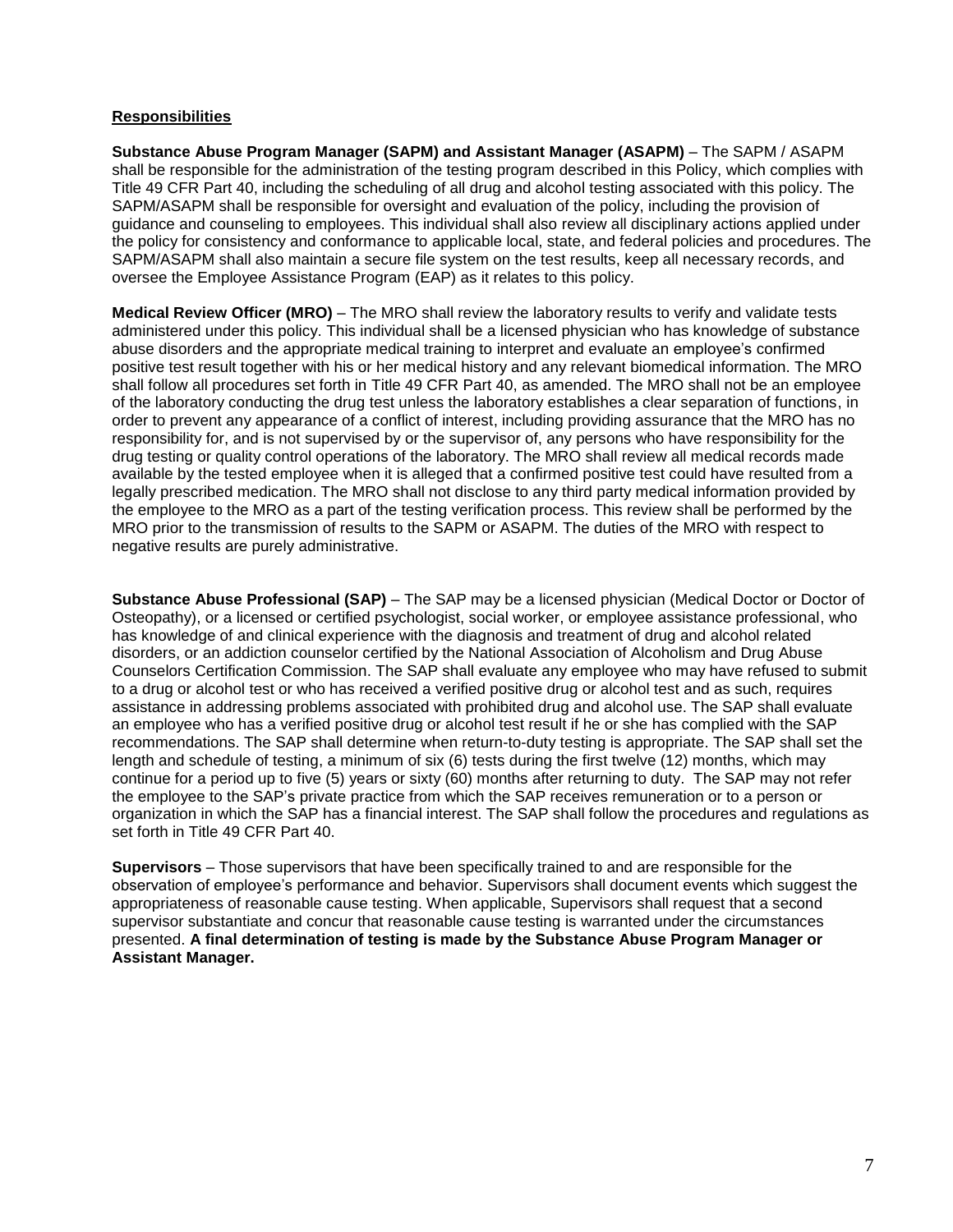#### **Drug and Alcohol Testing**

**Employees Subject to Drug and Alcohol Testing:** All employees of Ulster County who are members of the Civil Service Employees Association, Inc., Local 1000, AFSCME, AFL-CIO, Ulster County Unit # 8950 or nonrepresented management are subject to drug and alcohol testing.

- **1) Procedure for Notifying Employees:** All employee members of the Ulster County Civil Service Employees Association (Unit 8950) and non-represented management shall receive a copy of the Ulster County Substance Abuse Policy and shall be held responsible for knowing and abiding by the content of this Policy. Each employee subject to the Policy shall sign a form acknowledging receipt of and agreeing to abide by this Policy (Appendix A). Any request for clarification or question regarding the content of this Policy shall be directed to the SAPM or ASAPM. All newly hired employees shall receive a copy of the Policy and shall review the Policy with the SAPM or ASAPM on the day of his/her orientation with Ulster County.
- **2) Substances for Which Testing Shall Be Conducted:** The cutoff levels for detecting these drugs / alcohol are as follows:

| Drug Name                           |                | Initial Cut-off Levels (ng/ml) Confirmatory Cut-off Levels (ng/ml) |  |
|-------------------------------------|----------------|--------------------------------------------------------------------|--|
| <b>Alcohol</b>                      | $0.02$ (gr/lt) | $0.02$ (gr/lt)                                                     |  |
| <b>Amphetamines</b>                 | 1000 (ng/ml)   | (ng/ml)<br>500                                                     |  |
| <b>Cocaine metabolites</b>          | (ng/ml)<br>300 | (ng/ml)<br>150                                                     |  |
| Marijuana metabolites               | (ng/ml)<br>50  | (ng/ml)<br>15                                                      |  |
| <b>Opiates - Morphine / Codeine</b> | 2000 (ng/ml)   | 2000 (ng/ml)                                                       |  |
| <b>PCP - Phencyclidine</b>          | (ng/ml)<br>25  | (ng/ml)<br>25                                                      |  |

(Heroin and Ecstasy are identified in a confirmatory result)

**1. Pre-employment / Pre – assignment** – A pre-employment drug and alcohol test shall be performed and a negative test result received, before an individual is offered employment with Ulster County Area Transportation for positions required to be in the random pool. A pre-assignment test shall be performed and a negative test result received before an employee who has been out on a leave of absence, or a medical disability, or absent from work 90 days or more for any reason and has been removed from the random pool..

**2. Random Testing** – All employees whose positions are covered under the Federal Transit Administration shall be subject to drug and alcohol testing on an unannounced and random basis. The County shall conduct a number of drug tests on these employees equal to at least fifty (50) percent of the average number of covered employees each calendar year, spread reasonably over a twelve (12) month period. In addition, the County shall conduct a number of alcohol tests on these employees equal to at least ten (10) percent of the number of such covered employees each calendar year, spread reasonably over a twelve (12) month period. These rates will be reviewed annually and may be adjusted. (Ulster County adheres to the percentage that is more stringent of the two percentages set by the Federal Transit Administration and Federal Highway Administration as current)

The following is an outline of the key aspects of the random testing selection process.

- a) Employees shall be selected for testing using a computer-based random number generator or equivalent random selection method owned/licensed and operated by the testing site. The numbers generated on the random basis will then be matched with a covered employees social security number or County employee number.
- b) Employees shall remain in the random selection pool at all times regardless of whether or not they have been previously selected for testing.
- **c)** The testing and collection process will be unannounced as well as random. Employees will be notified that they have been selected for testing after they have reported for duty on the day of collection. The time may be at any time the covered employee is working.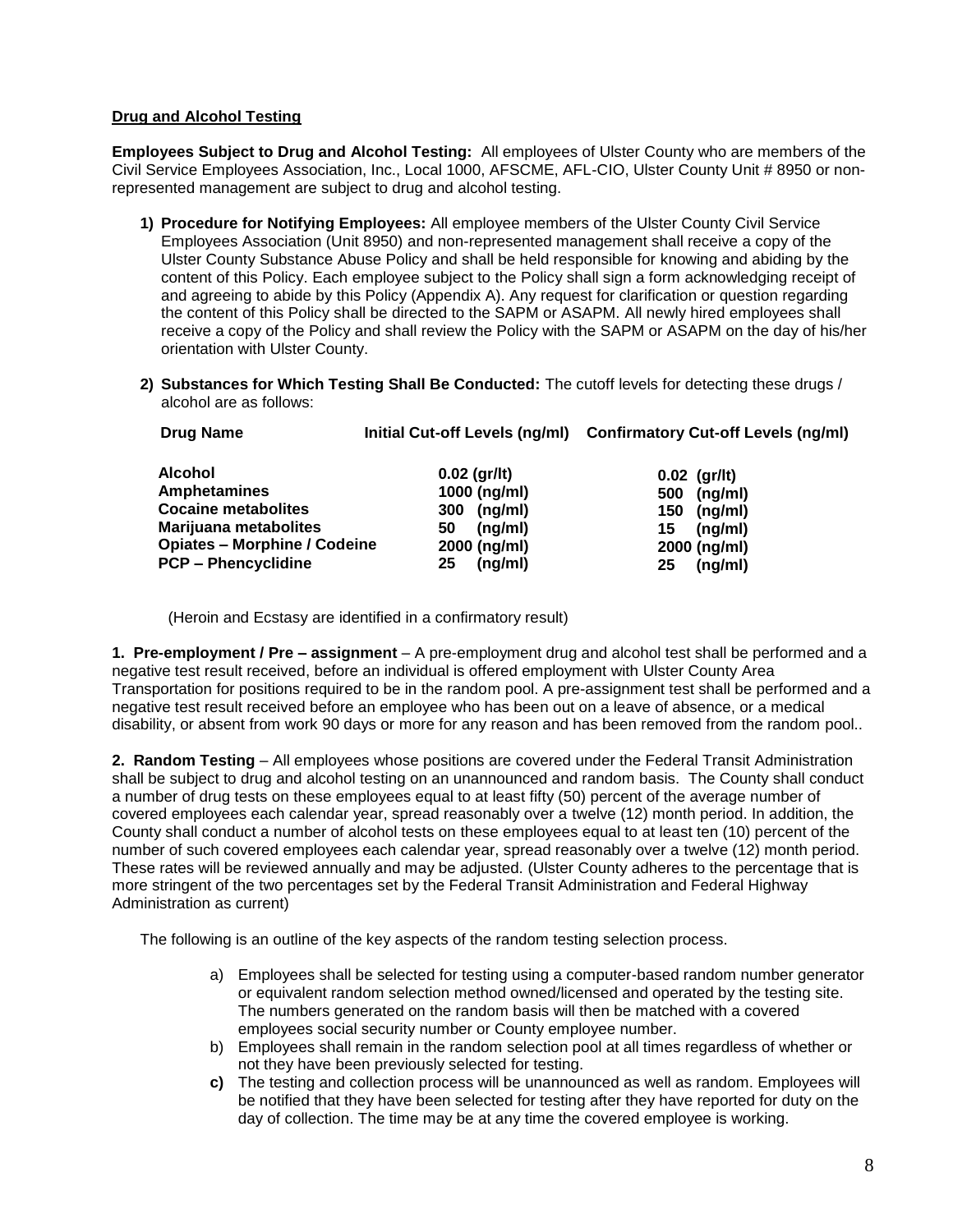- d) Employees will be selected for random testing based on the number of covered employees at the time and the necessary testing rate.
- e) Specimen collection shall be conducted on different days of the week throughout the annual cycle.
- f) The SAPM or ASAPM, on a pre-determined date, shall use the random selection procedures to compile a list of covered employees selected for random testing during that testing cycle.
- g) On the day of the test, the appropriate supervisor shall be contacted with the covered employees' names provided by the random selection process. Once the supervisor notifies the covered employee that he / she has been chosen for the random testing, he / she shall report immediately to the collection site or within 30 minutes, plus travel time dependent on work location.
- h) If an employee, once directed to report for testing, refuses or fails to appear at the collection site within the allotted time, this shall be considered a "refusal to test", and will be treated under the Policy as a positive test result.
- i) Upon arrival at the collection site, the employee shall identify him / herself to the collection site personnel by presenting photo identification (i.e. County photo identification, or driver's license).
- j) The employee shall provide his / her urine specimen as directed, and, if applicable, a breath sample, in accordance with the procedures set forth in Title 49 CFR Part 40.
- k) Upon receipt of a documented, formal, written request for a covered employee's test result, made to the SAPM or ASAPM, that employee shall be furnished with a copy of his/her test result.
- **l)** Random testing shall include drug test screening for alcohol, amphetamines, cocaine metabolites, ecstasy, heroin, marijuana metabolites, opiates – morphine / codeine, and PCP phencyclidine.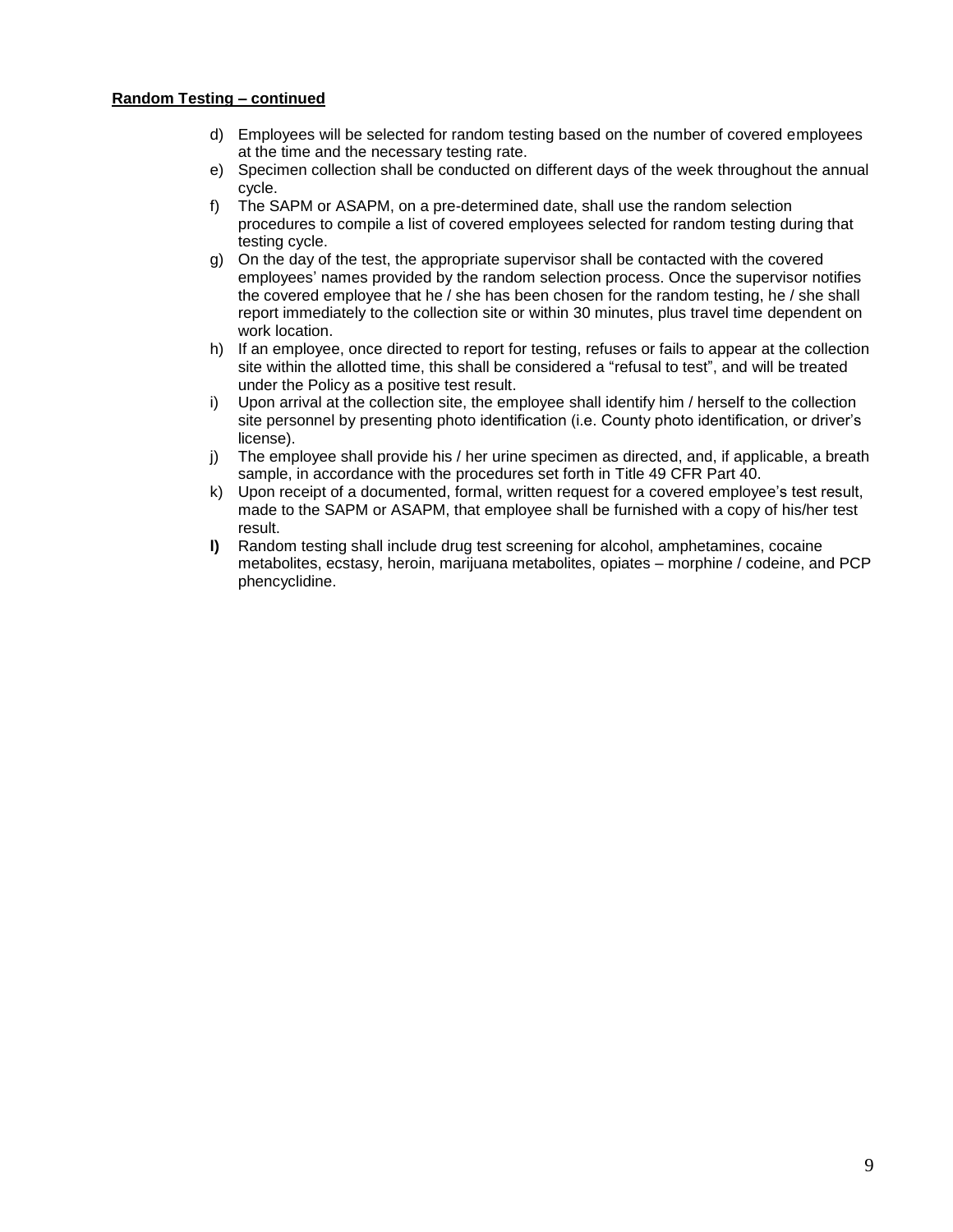**3. Post-Accident Testing** –The term "Post-Accident Testing" and its determined guidelines for testing listed below, apply to employees who utilize a CDL driver's license in the performance of their job or perform an identified safety sensitive job

If an accident involves the operation of a Commercial Motor Vehicle governed by the FTA and the specifics of the accident fall within the parameters for testing below, an employee involved in such accident shall be drug tested as soon as possible but no later than thirty-two (32) hours after the accident. Alcohol testing shall be performed as soon as possible, but no later than eight (8) hours after the accident occurs.

#### **The following procedure involving Post Accident Testing shall be followed:**

- 1. The employee involved in the accident must immediately notify the shift supervisor
- . 2. A supervisor shall be dispatched to the scene of the accident. They will evaluate the accident against the policy parameters to test under post- accident. If a test is warranted or if they are not sure, the supervisor may contact the SAPM or ASAPM.

#### **3. Policy parameters for post-accident testing:**

- a. **Fatality -** If there is a fatality in the accident, in either vehicle or a pedestrian has been killed, the driver shall be tested. Any covered employee whose performance may have contributed to the accident shall also be tested. They shall be tested for alcohol and drugs.
- b. **Non-fatal accidents:** As soon as practicable following an accident not involving the loss of human life in which a public transportation vehicle is involved, the employer shall drug and alcohol test each covered employee operating the public transportation vehicle at the time of the accident unless the employer determines, using the best information available at the time of the decision, that the covered employee's performance can be completely discounted as a contributing factor to the accident. The employer shall also drug and alcohol test any other covered employee whose performance could have contributed to the accident, as determined by the employer using the best information available at the time of the decision. It is the County's policy to test our employee, if any of the vehicles involved in non-fatal accidents sustained **disabling damage** (*refer to definition of disabling damage in definitions*) requiring either vehicle to be towed from the scene of the accident. If a test occurs the employee shall be drug and alcohol tested.
- c. **Non-fatal accidents:** It is the County's policy to test the employee for drugs and alcohol if anyone involved in the accident sustains injuries that require an ambulance to the scene to transport.
- 4. A supervisor finding that the accident meets the parameters above shall contact the SAPM or ASAPM immediately so that a test may be setup.
- 5. When the supervisor makes contact with the SAPM or ASAPM, together they will arrange transport of the driver or employee involved to the testing site.
- 6. When testing is complete arrangements to transport the employee to their residence will be made. The employee shall not drive his or her vehicle home, for the employee maybe under the influence of alcohol or a controlled substance. They shall be told that they will have to pick-up the vehicle at a later time.
- 7. The employee shall be placed on paid administrative leave pending the result of the test. They will only be paid for the scheduled days of work they are being held from.
- 8. The result of the test shall dictate the next step, either return to work or be subject to the consequences of a positive test.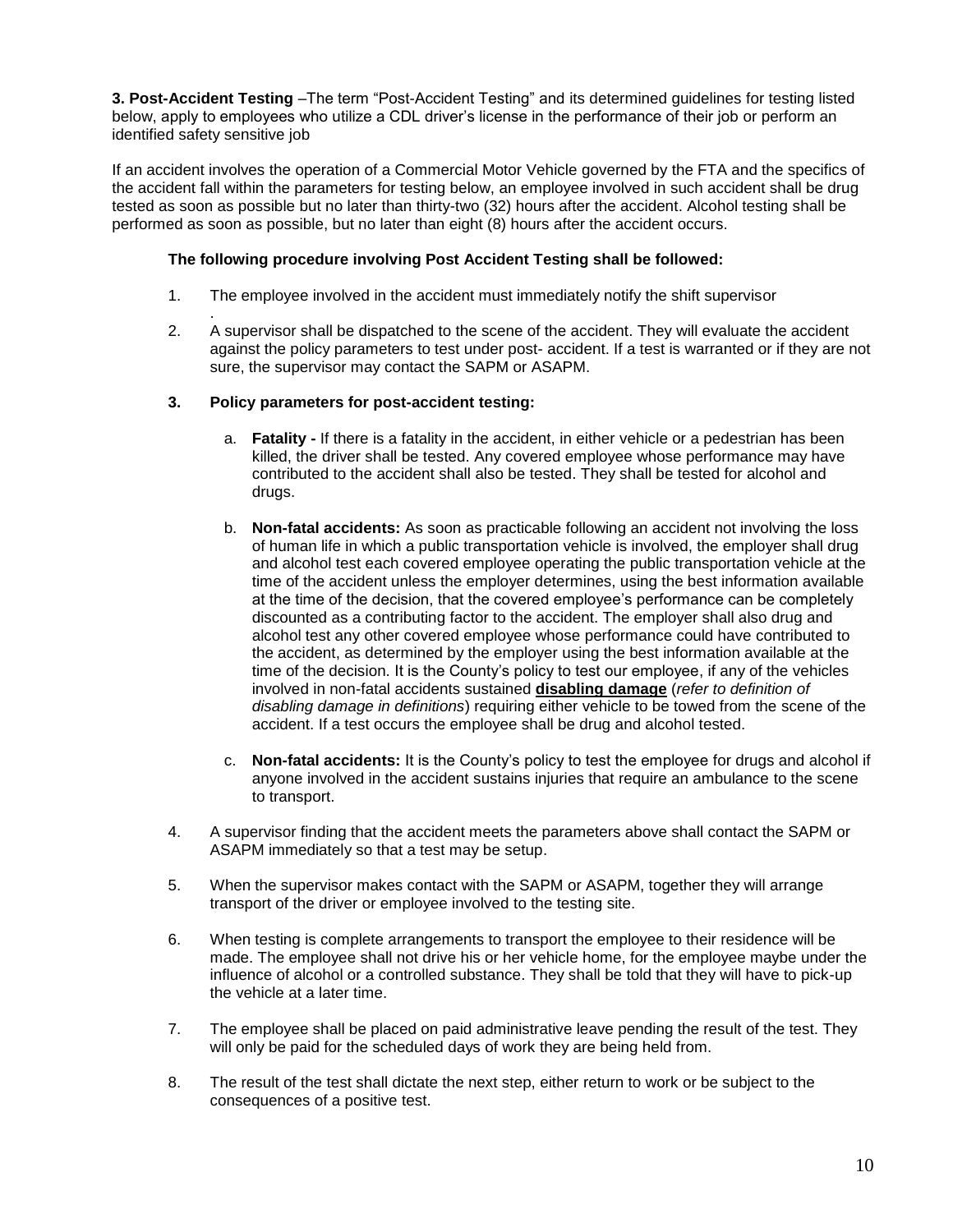#### **An accident where or driver or employee has been injured:**

- 1. If the employee is being treated at the hospital as a result of the accident, the supervisor shall contact the SAPM or ASAPM to inform him/her of the situation. When medical treatment allows, drug and/or alcohol testing shall be performed at the hospital or the collection site within the timeframe generally allotted for testing under this policy. Alcohol testing shall occur first. If an alcohol test is not administered within two (2) hours following the accident, documentation must be provided by the supervisor to the SAPM or ASAPM and maintained on file, stating the reasons why the test was not promptly administered. If the employee has not been tested within eight (8) hours following the accident, all attempts to test for alcohol must cease. If an alcohol test is not performed, the supervisor shall prepare and produce documentation to be given to the SAPM or ASAPM for the file, stating the reasons why the test was not performed. If an initial alcohol test results in a reading of 0.02 BAC or greater, a confirmatory test shall take place no more than thirty (30) minutes after the initial test. If the confirmation test is greater than 0.02 BAC, the BAT must notify the SAPM or ASAPM immediately. The SAPM or ASAPM will then notify the supervisor of the test results. Urine collection for the drug test shall be performed within 32 hours.
- 2. After testing is completed, the employee will not be allowed to return to his / her position until a negative test result is received by the SAPM or ASAPM. The employee shall be placed on paid administrative leave pending the result of the test and only paid for the days they had been scheduled to work but were held out pending the results of the test.
- **3. The employer shall also drug and alcohol test any other covered employee whose performance could have contributed to the accident, as determined by the employer using the best information available at the time of the decision.**

Any employee who is involved in an accident that triggers drug and alcohol testing under this policy must remain readily available for testing. If the employee does not do so, the employer can treat such behavior as a refusal to test, which will result in a positive test consequence. However, the employee shall be permitted to leave the scene of the accident to obtain emergency medical assistance or to receive any necessary medical attention.

**4. Reasonable Cause / Suspicion Testing** – Reasonable cause / suspicion testing is designed to provide supervisors with a tool to identify drug / alcohol affected employees who may pose a danger to themselves and/or others in their job performance. A supervisor may have reason to believe that an employee may be at work in a condition that raises concern regarding his/her safety or productivity or the safety of others. A supervisor must then make a decision as to whether there is reasonable cause to initiate the process to request a reasonable cause / suspicion test to be performed.

The test "Reasonable Cause / Suspicion" has always been a test associated with drug and alcohol testing for employees covered under FMCSA and FTA since 1995. **In 2009 when Ulster County began to be governed by a County Executive, it became policy subjecting all CSEA bargaining unit members (employees) and non-union management to be tested, if warranted under reasonable cause / suspicion testing.**

**In a Reasonable Cause / Suspicion test, all substances, Alcohol, Amphetamines, Cocaine Metabolites, Ecstasy (MDMA), Heroin, Marijuana Metabolites, Opiates – Morphine / Codeine, PCP – Phencyclidine, will be tested for.** (Ecstasy and Heroin are identified in a confirmatory result)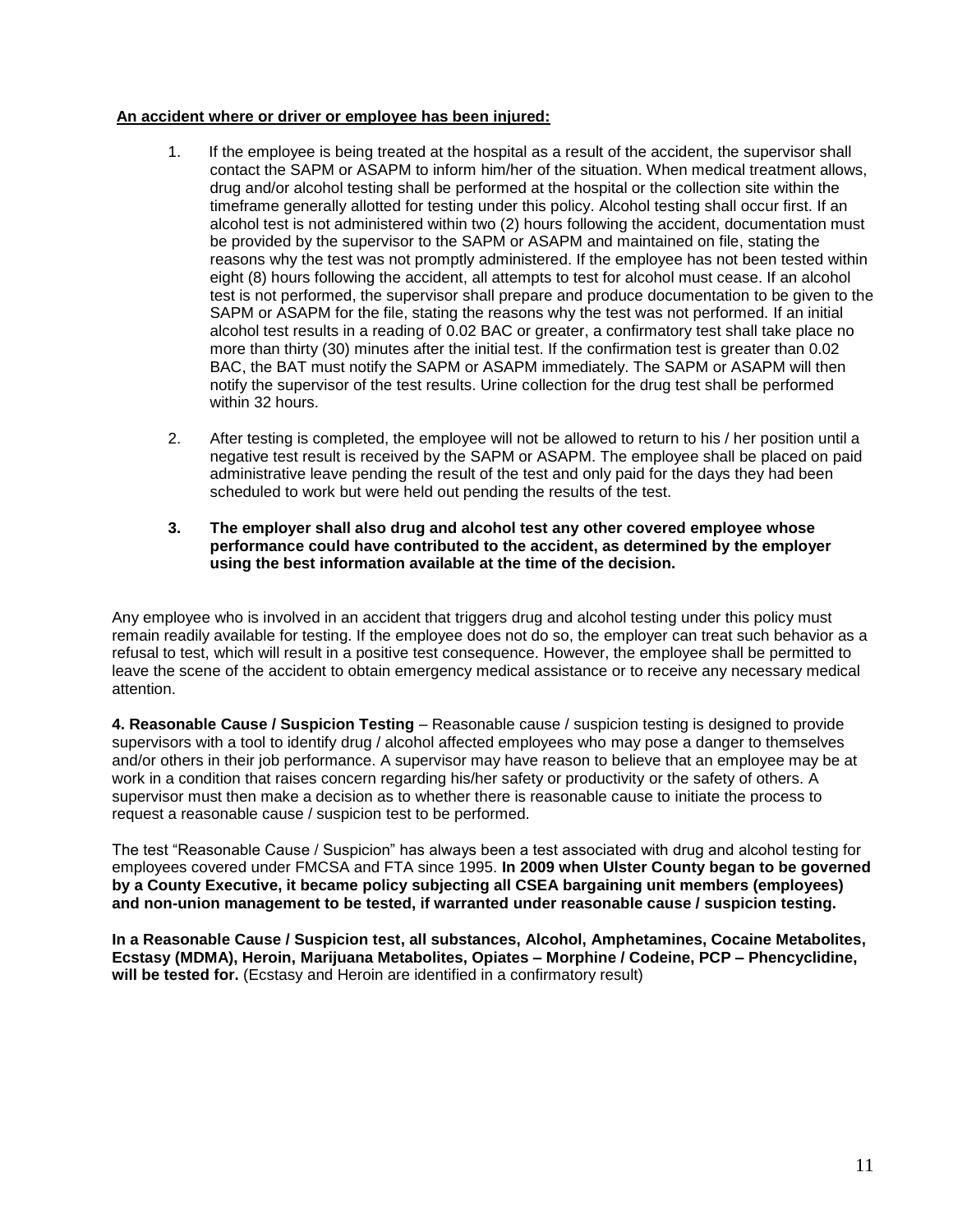#### **Procedure for Utilizing "Reasonable Cause / Suspicion Testing**

- 1) In order for a supervisor to utilize reasonable cause / suspicion testing, the supervisor shall receive two (2) hours of training every three (3) years on the physical, behavioral, speech and performance indicators of probable misuse of alcohol or use of prohibited drugs.
- 2) The supervisor executing reasonable cause / suspicion must have **current** training. The training for a supervisor shall be every three years as agreed upon with the CSEA union. Should a supervisor who is not up to date with training or a supervisor who has not had the training encounters a situation where they think an employee may be under the influence of a controlled substance or alcohol, that supervisor may contact the SAPM or ASAPM for assistance. They may also find another supervisor in the area who has current training and ask for their assistance. Most important is that the supervisor who has observed the situation or problem acts immediately.
- 3) Once an observation of an employee has been made by the supervisor or it has been brought to the attention of a supervisor, that an employee is exhibiting signs of being under the influence of a prohibited substance as outlined in this policy, the supervisor is obligated to investigate the situation, or occurrence. **The occurrence must be directly observed by the initiating supervisor, it cannot be decided on hearsay.**
- 4) The supervisor is advised to obtain assistance from another trained supervisor or appropriate employee to assist and witness the situation and provide additional documentation.
- 5) The supervisor shall instruct their assistant to initiate contact with the Substance Abuse Program Manager (SAPM) or the Assistant Substance Abuse Program Manager (ASAPM) through the provided contact information. During regular business hours they may be contacted through the Safety Office at 340-3410. If it is after normal business hours, the SAPM or ASAPM may be contacted through the County's Emergency Management Center (911), at 338-1440. Inform the management center dispatcher of your situation and tell them you are trying to reach the Safety Officer or Deputy. They will page us and inform us of the situation. Be sure to provide an exact location and contact number. When contact of the SAPM or ASAPM is made they will respond and provide setup for the test.
- 6) The supervisor shall use the County's "Reasonable Suspicion / Supervisor's Observation" form.
- 7) The supervisor with assistance shall approach the employee and remove him / her from their work area and bring the employee to a private location in order to review the circumstances that initiated this pending reasonable cause test.
- 8) After informing the employee of their undesirable actions or unsafe actions, the supervisor shall ask the employee if they are willing to test. The supervisor shall inform the employee that if they refuse to test it will count as an automatic positive test.
- 9) The supervisor shall inform the employee that with a refusal they will have to be transported to their residence (gender specific) and that someone may pickup their car later. At this point the employee will be an automatic positive for their refusal to test. But, since the supervisor has reason to believe the employee is under the influence and the employee refuses to test, there is liability in allowing this employee to drive his or herself home if they were to have an accident.
- 10) If the employee becomes unmanageable or belligerent and tries to leave of his or her own accord, the supervisor shall inform the employee that they will be forced to contact Law Enforcement (Sheriff's Dispatch 338-3640) because they are suspected to be driving while under the influence.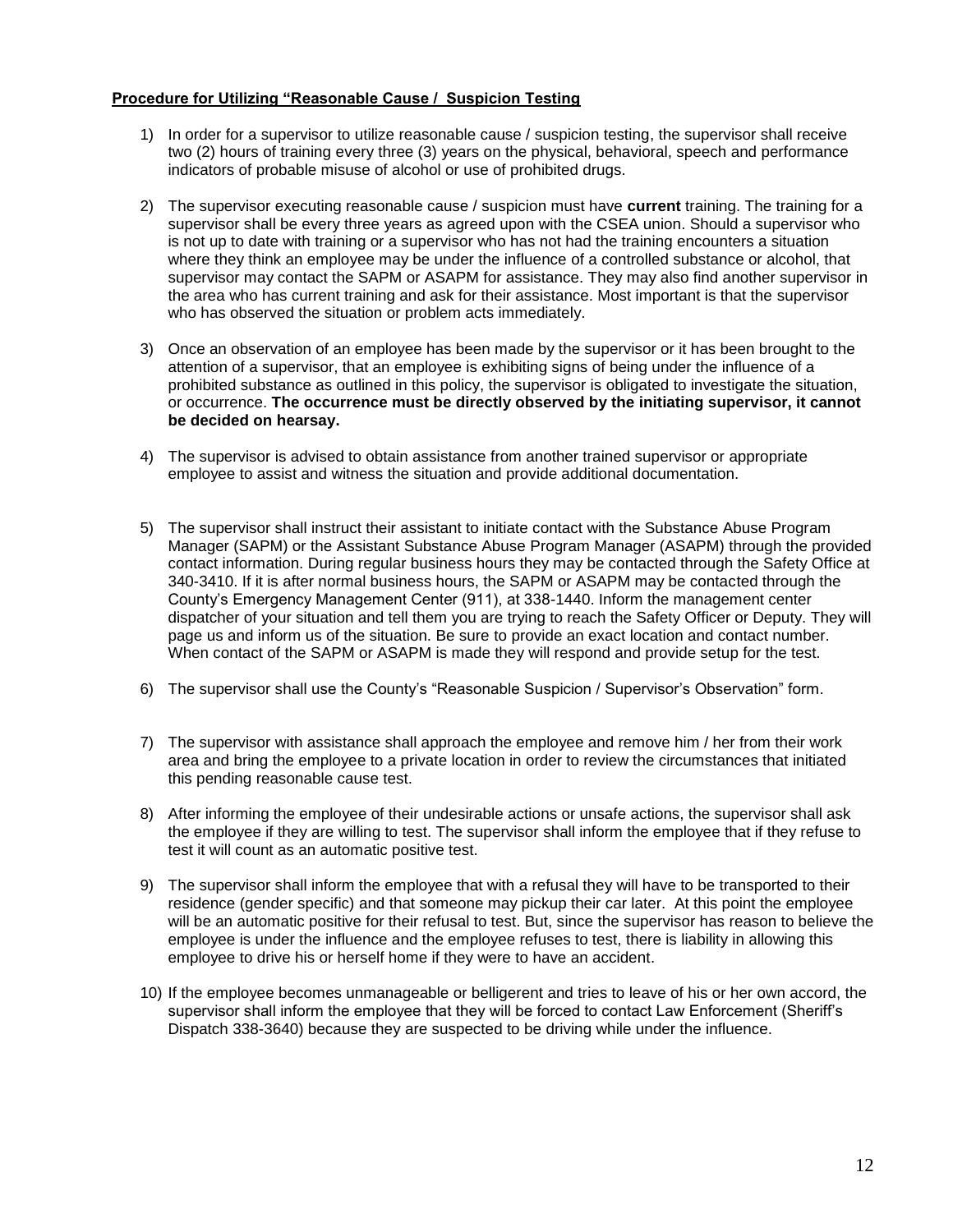#### **Procedure for Utilizing "Reasonable Cause / Suspicion Testing - continued**

- 11) If the employee decides to cooperate with the testing process, the supervisor will inform the employee, that they may contact counsel or have a Union representative present, as long as such attempts do not result in undue delay in the testing process. Reasonable efforts shall be made, without delaying the testing process, to assist the employee in contacting legal counsel or a Union representative if requested by the employee.
- 12) The "Reasonable Cause / Suspicion form should be complete with narratives and signatures upon arrival of the Program Manager or Assistant in order to expedite a test.
- 13) Upon arrival of the Program Manager or Assistant, the form will be reviewed, and an assessment and observation shall be made of the employee.
- 14) If the test is to proceed the employee shall be transported to the testing site, by appropriate gender or accompanying supervisor.
- 15) When the test is complete the employee shall be transported to their residence and shall be placed on paid administrative leave (dependent on work schedule and time of test) until a test result has been received. The paid leave is for days the employee would have worked if not being held out of work pending a test.
- 16) If the test is negative the supervisor will be contacted by the SAPM or ASAPM in order to return the employee to work.
- 17) I**f the test is positive, the employee shall incur the consequences of a positive test, as outlined in this policy and will be required to contact EAP for counseling, If the employee refuses counseling, dismissal proceedings shall be initiated immediately for failure to adhere to the policy.**

**5. Return-to-Duty Testing** – If an employee is on suspension from his/her position as result of a positive test and is in treatment with a SAP, the employee shall be subject to return-to-duty testing. The return-to-duty test will be setup after the SAP contacts the SAPM or ASAPM to inform them that the employee is ready to return to work. County policy for return-to-duty testing shall be a comprehensive test for alcohol and drugs. Before an employee can return-to-duty he/she shall have a negative test result for drugs and alcohol. The employee shall test for alcohol and have a reading of less than 0.02 BAC before being allowed to return to duty. When the test results are received by the SAPM or ASAPM and confirmed negative, the department head or supervisor will be contacted. **If the employee's return-to-duty test is positive, this counts as the employee's second positive test with their career with Ulster County and would result in dismissal through section 75 proceedings.** 

**6. Follow-up Testing** – Based on the SAP's recommendation, an employee who has a negative return-toduty test, and has returned to work, the employee shall be subject to unannounced follow-up testing. The SAP will determine the frequency and duration. There shall be a minimum of six (6) tests in the first twelve (12) months of the employees return. Follow-up testing may continue up to period of five (5) years following the employee's return to duty. The frequency of the tests, are set by the SAP. In addition to follow-up testing, employees remain in the random pool, and are subject to normal random testing under this policy.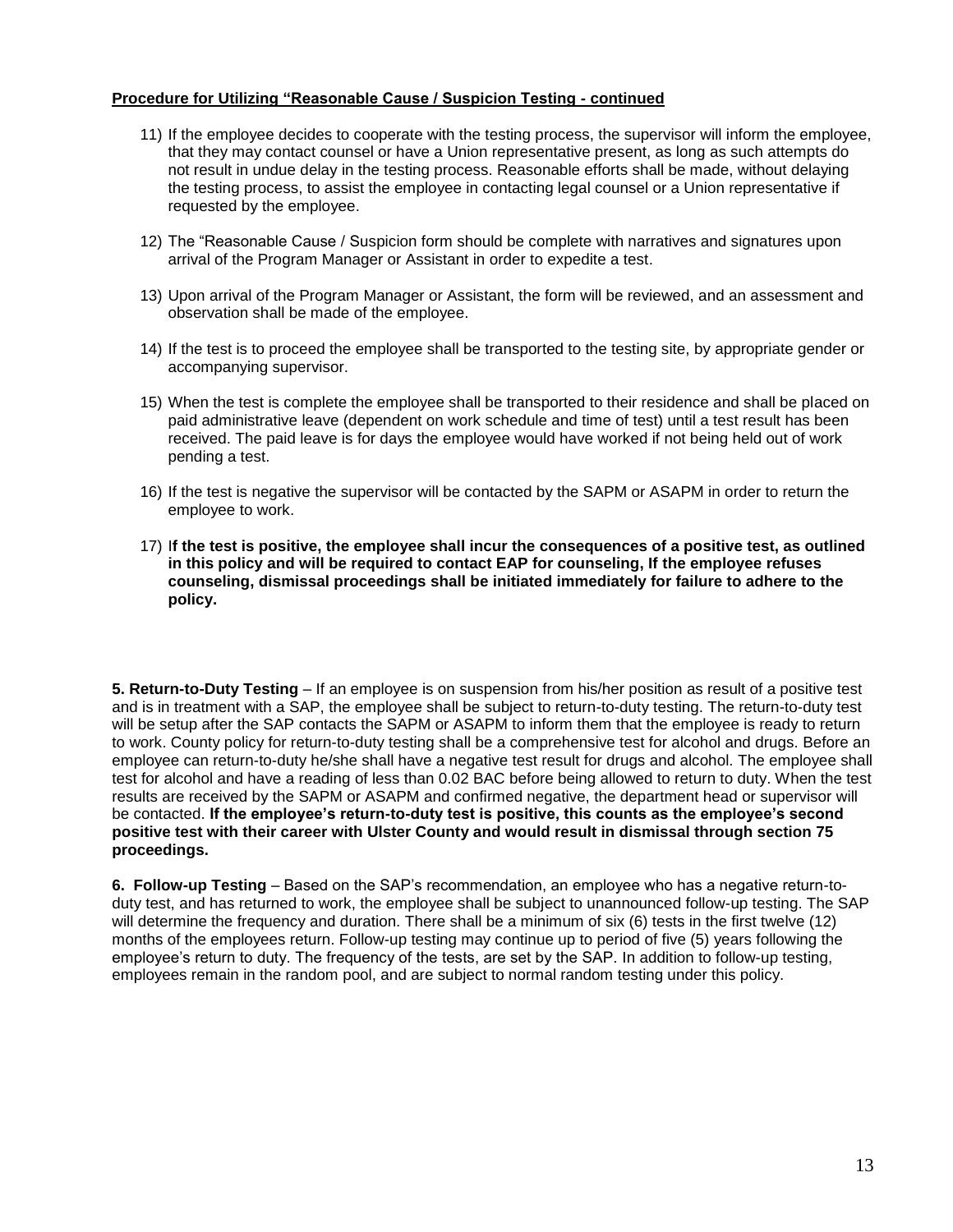#### **Review of Drug Testing Results and Consequences**

**1. Negative Results** – Negative test results are given directly to the SAPM or ASAPM from the MRO and collection site.

**2. Positive Results** – The Medical Review Officer (MRO) shall review confirmed positive test results. A positive test result does not automatically indicate that an employee/applicant has used drugs in violation of this policy. The MRO shall review the results for possible alternate medical explanations when necessary.

a) Following the MRO's review of a positive test result, the MRO shall contact the tested employee, review all medical and prescription history of the employee, and question the employee about the test results. **The MRO shall not disclose to any third party, medical information provided by the employee to the MRO as part of the testing verification.** The MRO will use all available information to verify a laboratory positive test. After the complete review of all information by the MRO, the MRO will verify the test result. After making a good faith effort to contact the subject employee using contact information provided by the employee, the MRO shall contact the SAPM or ASAPM to notify them of the employee's verified positive test result.

b) ) **If the employee disagrees with the test results, following notification of the confirmed verified positive test, the employee shall have seventy-two (72) hours from the notification of the positive by the MRO in which to request the MRO to authorize a test of the split specimen.** Upon request, the MRO shall have the split sample analyzed at a different certified laboratory. If the analysis of the split sample fails to confirm the presence of the drug(s) found in the primary specimen, is unavailable, inadequate for testing, or un-testable, the MRO shall cancel the test and report the cancellation and reasons for it to the SAPM or ASAPM and employee.

**This split sample test has to be requested by the employee and the employee shall be responsible for payment of the testing of the split sample, if the split sample is found to be positive. If the split sample test comes back negative, the County will reimburse the employee for the costs incurred for the reanalysis.**

c) Following the MRO's review with the employee and verification of a positive test result, the MRO will then contact the SAPM or ASAPM to notify them of the confirmed verified positive test result.

d) Following notification of a confirmed verified positive test of an employee, the SAPM or ASAPM shall contact the supervisor with that information. The SAPM or ASAPM will then begin to process the necessary paperwork for the supervisor / employee punitive review meeting.

#### **3. Punitive Review with Employees**

**The employee shall be given a reasonable opportunity to contact counsel or a union representative, as long as such attempts do not result in undue delay in the review process. Reasonable efforts shall be made, without delaying the review process, to assist the employee in contacting legal counsel or a Union representative, if requested by the employee.** 

**The punitive review process shall include the following:**

- 1) **Immediate suspension without pay following the conclusion of the punitive review. This begins the suspension period.**
- 2) **Review and completion of the employee information disclosure form; this form authorizes the release of information regarding the progress of the treatment with the SAP to be released to the SAPM or ASAPM.**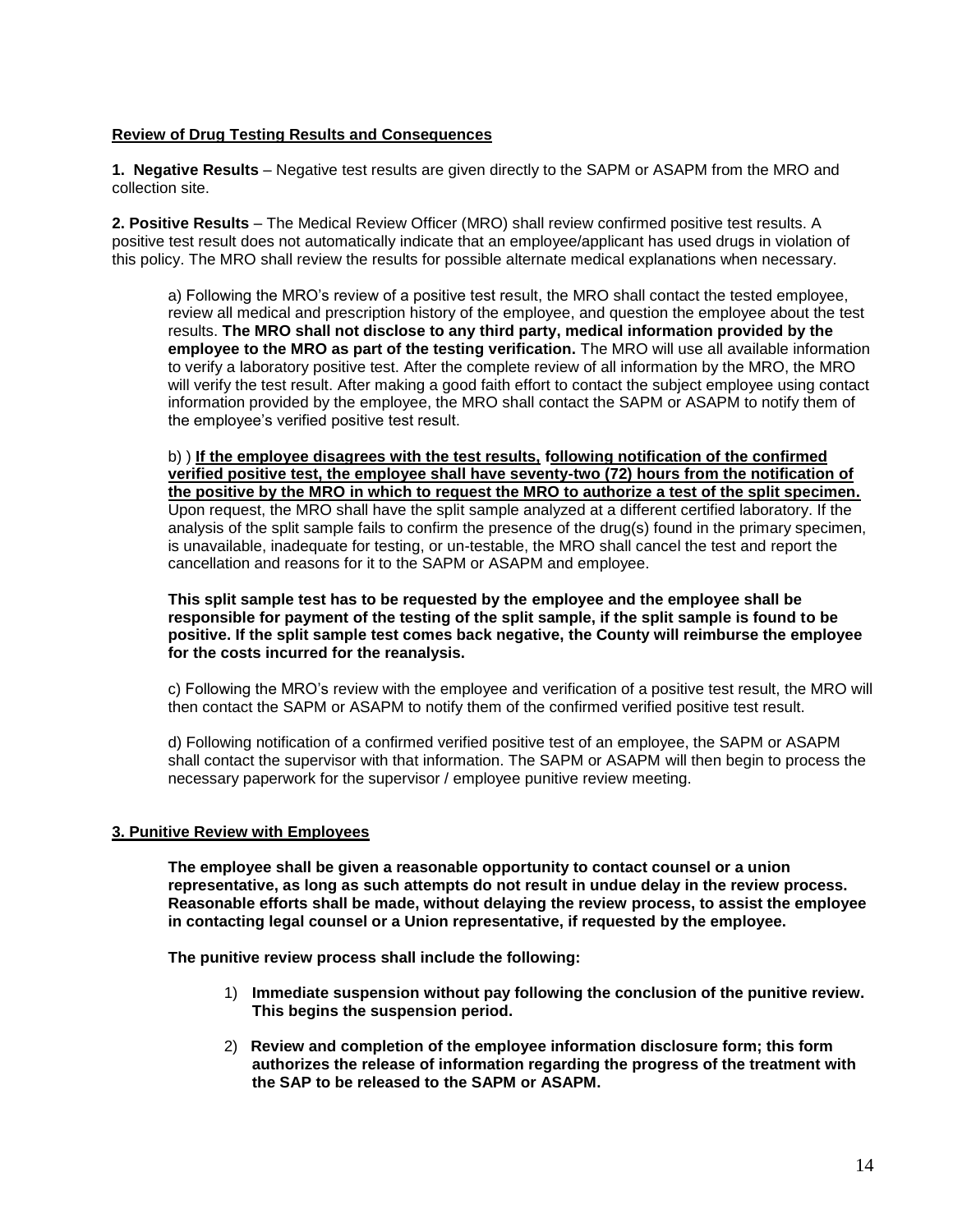#### **3. Punitive Review with Employees - continued**

- 3) **In this review the employee shall be provided with the phone number in order to contact EAP. The employee is told they have 48 hours following the end of the review to contact EAP to setup counseling. The time is documented by the SAPM or ASAPM.**
- 4) **EAP shall be contacted by the SAPM or ASAPM following the end of the punitive review. EAP is given the time of the end of the punitive review and are told to expect a call from the employee in order to setup mandatory counseling. Should the employee fail the 48 hours allotted to call EAP, the employer shall begin dismissal proceedings immediately for failure to comply to the policy, EVEN IF IT IS THE EMPLOYEE'S FIRST POSITIVE TEST.**
- 5) **Shall the employee complete EAP counseling after their first positive and has returned to work after a negative return to work test, then any second positive test for alcohol or drugs in an employee's career with Ulster County, including the first return-to-work test, if positive, shall result in immediate termination of employment.**

#### **4. Punitive Suspension Details**

- 1) **30 Day Suspension (consecutive days including weekends)**
	- **a) A positive test for drugs; or**
	- **b) A positive alcohol test at a level of 0.04 BAC or greater.**
- 2) **A positive alcohol test at a level of 0.02 BAC up to a level of 0.04 but not to include 0.04 BAC.**
	- **a) 1st occasion- 5 day suspension without pay (no treatment plan required)**
	- **b) 2nd occasion- 10 day suspension without pay (no treatment plan required)**
	- **c) 3rd occasion- 15 day suspension without pay (no treatment plan required)**
	- **30 day suspension without pay (EAP Counseling Required)**
- **3) Suspension begins the day of the punitive review process.**

4) **An employee may not use his/her accrued/earned leave time to substitute for the unpaid suspension.**

5) **Completion of a thirty (30) day suspension does not mean the employee has been cleared to return-to-duty**. At this point, the employee should be in treatment with his/her SAP. The SAP shall have the authority to decide when the employee is ready a for return-to-duty test. When the SAP decides that the employee is eligible to return to work, the SAP shall contact the SAPM or ASAPM in order to inform them that return-to-duty testing should occur.

6) **If an employee has completed an unpaid thirty (30) day suspension and has not been cleared by the SAP for a return-to-duty test, the employee may then begin to use any accrued/earned leave time he/she might have.** If their accrued/earned leave time is depleted, the employee shall remain on unpaid leave until such time as his/her SAP has cleared the employee for a return-to-duty test. The test shall be setup by the SAPM or ASAPM and a negative test result received by the SAPM or ASAPM, before any employee shall be called back to work..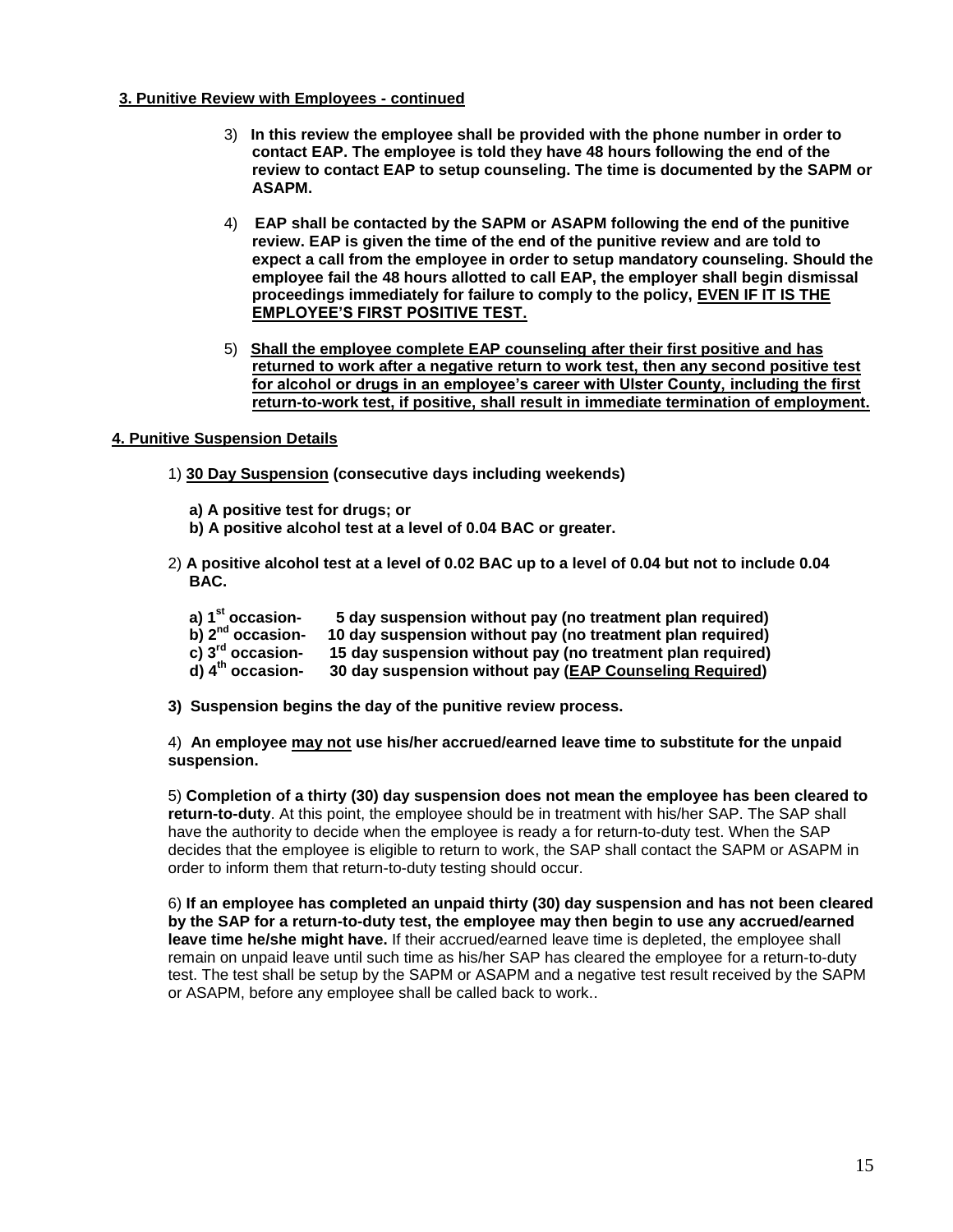#### **Retention of Specimens**

**A. General** – Specimens that yield positive results on confirmation must be retained by the laboratory in properly secured, long-term storage for at least 365 days.

#### **B. Retention Period**

- 1) Within this 365 day period, the employee or his/her designated representative, or other state agencies with jurisdiction, or the County may request in writing that the specimen be retained for an additional period extending beyond this time.
- 2) If the laboratory does not receive the request to retain the sample within the 365 day period, the sample may be discarded.
- **3)** Because some analytes deteriorate or are lost during freezing and / or storage, quantitation for a retest is not subject to specific cutoff requirements but must provide data sufficient to confirm the presence of the drug or metabolite.

#### **Record-keeping Procedures**

#### **A. General**

- **1)** The SAPM or ASAPM shall maintain a confidential, double locked file system for drug and alcohol test results.
- **2)** Drug / Alcohol test results shall not be included in personnel files. Information regarding an individual's drug and alcohol testing results or rehabilitation may be released only upon written consent of the affected employee, except:
	- a) such information must be released regardless of consent to a government agency as a part of an accident investigation; or
	- b) such information may be disclosed regardless of consent in a lawsuit, grievance or other proceeding initiated by or on behalf of the employee and arising from a verified positive drug or alcohol test.

**B. Statistical Data** – Statistical data related to drug and alcohol testing and rehabilitation that are non-name specified, along with supervisory training records may be released to governmental agencies upon request.

**C. Record Retention** – The County shall maintain records relating to the administration of this policy in a confidential, double-locked file system. All records of an employee's drug and alcohol testing shall be maintained, at a minimum, for the length of an employee's employment with the County.

**D. Employee Access** – Any employee is entitled, upon written request, to obtain copies of any records pertaining to that employee's drug and alcohol file.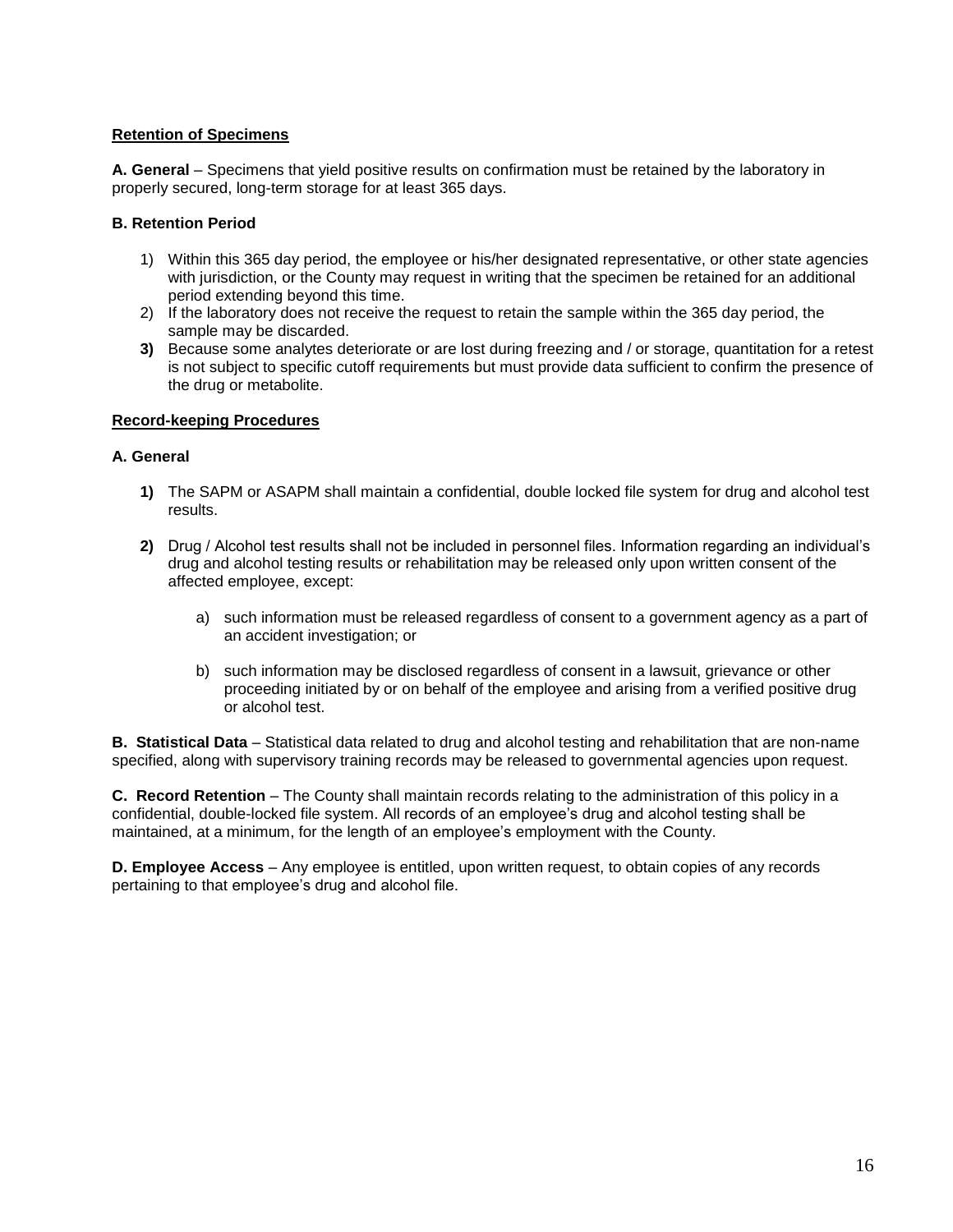## **Substance Abuse Policy Personnel and Services**

#### **1. Ulster County Safety Office**

**Office Hours: Monday – Friday 8am – 4:00 pm (845) 340-3410 After business hours: the SAPM or ASAPM may be contacted through 911 at 338-1440. Physical Address:** 380 Boulevard, Kingston, NY,12401 **Mailing Address:** P.O. Box 1800, Kingston, N.Y. 12402 **Substance Abuse Program Manager (SAPM)** Diane K. Beitl – U.C. Safety Officer **Assistant Substance Abuse Program Manager (ASAPM)**

Emmett L. Vedder – U.C. Deputy Safety Officer

### **2. Collection Site:**

Emergency One, 40 Hurley Ave., Kingston, N.Y. 12401 (845) 338-5600

#### **3. Medical Review Officer (MRO)**

Emergency One, 40 Hurley Ave., Kingston, N.Y. 12401 (845) 338-5600

#### **4. Employee Assistance Program (EAP)**

Emergency One, 40 Hurley Ave., Kingston, N.Y. 12401 – (845) 338-5600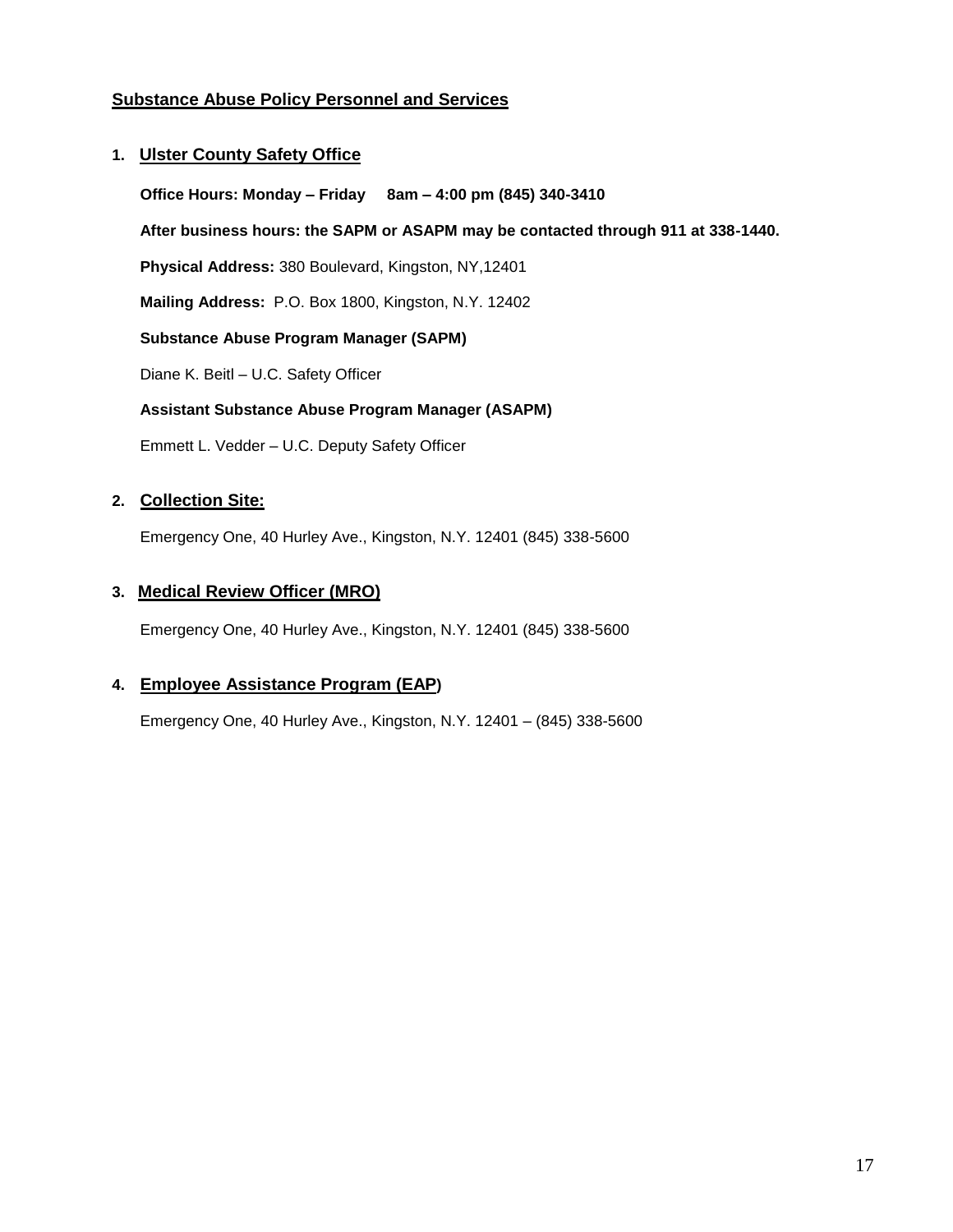# **Employee Receipt of the Ulster County Substance Abuse Policy**

**Return this completed form to the Substance Abuse Program Manager or the Assistant Substance Abuse Program Manager.**

**Print Employee Name:**

I have received and will read the Ulster County Substance Abuse Policy. I understand that I will be held responsible for the content of this Policy and I agree to abide by the Policy. If I need any clarification or if I have any questions regarding the content of this Policy, I will address them with the Substance Abuse Program Manager or the Assistant Substance Abuse Program Manager.

I understand that a violation of this Policy may be grounds for immediate termination of my employment.

| Employee Name (please print): |  |  |
|-------------------------------|--|--|
|                               |  |  |

**Employee Signature:**

**Date Signed:**

**Witnessed by:**

# CAT - Non-Union Mgmt.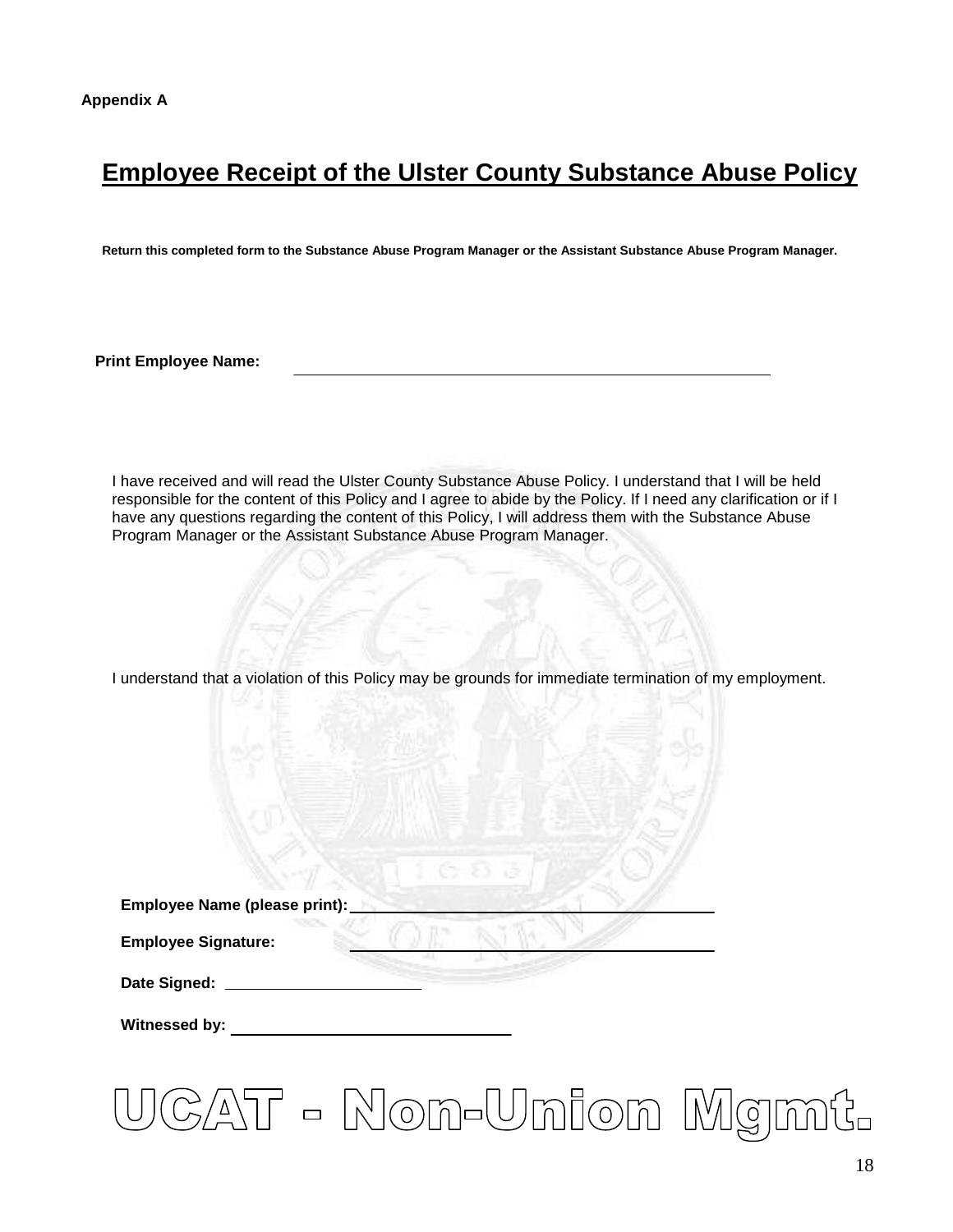**STEP** 

| <b>Social Security #:</b><br>Emplovee Name:                                                                                                                                                   | Day / Time of Incident or Observation: |
|-----------------------------------------------------------------------------------------------------------------------------------------------------------------------------------------------|----------------------------------------|
| <b>REASONABLE SUSPICION – SUPERVISOR'S OBSERVATION</b><br>Complete this checklist when you have reasonable suspicion that an employee is under the influence of a prohibited drug or alcohol. |                                        |
|                                                                                                                                                                                               |                                        |

| Employee Name:               | Social Security #: | Day / Time or incluent or Observation: |
|------------------------------|--------------------|----------------------------------------|
| <b>Immediate Supervisor:</b> |                    | Telephone:                             |
| Senior Supervisor:           |                    | Telephone:                             |
|                              |                    |                                        |

Check those behaviors and symptoms that led to your decision to request a drug or alcohol test. Check any category and circle the appropriate symptom(s).

| <b>Nature of Incident / Cause for Suspicion</b>                                                                                                                                               | <b>Behavioral Indicators Noted</b>                                                                                                                            |  |  |
|-----------------------------------------------------------------------------------------------------------------------------------------------------------------------------------------------|---------------------------------------------------------------------------------------------------------------------------------------------------------------|--|--|
| 1. Illicit Behavior (observed) or (reported) possession, use,<br>transaction or "under the influence" behavior of a prohibited<br>substance.                                                  | 1. Speech Behavior (verbally abusive), (rambling and<br>nonsensical). Specify:                                                                                |  |  |
| 2. Under Influence (observed) or (reported) apparent<br>"under the influence" behavior.                                                                                                       | 2. Physical Behavior (extreme aggressiveness) (agitation)<br>(physical abusiveness). Specify:                                                                 |  |  |
| 3. Erratic Behavior (observed) or (reported) abnormal or<br>erratic behavior.                                                                                                                 | 3. Attitude (withdrawn) (depressed) (tearful) (secretive)<br>(unresponsive). Specify:                                                                         |  |  |
| 4. Other (e.g., flagrant violation of safety or serious<br>misconduct, accident or "near miss" fighting or<br>argumentative abusive language, unauthorized absence<br>from the job). Specify: | 4. Other Erratic or inappropriate behavior (e.g.,<br>hallucinating, disoriented, excessive euphoria,<br>talkativeness, confused, frequent absences). Specify: |  |  |

| <b>Physical Signs or Symptoms</b>                                        |                                                                                   |  |
|--------------------------------------------------------------------------|-----------------------------------------------------------------------------------|--|
| 1. Eyes (red) (pupils dilated) (pupils constricted).                     | 6. Physical Control (gait unsteady) (poor coordination)<br>(tremors) (twitching). |  |
| 2. Nose (runny) (sores in or on nostrils) (red and inflamed).            | 7. Muscle Tone (rigid) (shakes and tremors) (limp).                               |  |
| 3. Skin (flushed and sweating) (pale) (blood spots and<br>needle marks). | 8. Speech (rapid) (slurred).                                                      |  |
| 4. Breath (odor of alcohol) (solvents) (marijuana).                      | 9. Mental State (confusion) (hyperactive) (lackadaisical).                        |  |
| 5. Breathing Rate (rapid) (shallow)                                      | 10. Other Please specify:                                                         |  |
| <b>ONC TEDM INDICATOR CHECK LIGT</b> (Circle what applica)               |                                                                                   |  |

#### **LONG TERM INDICATOR CHECK LIST** (Circle what applies)

#### **Quality and Quantity of Work**

- 
- 
- 

- 孝 Clear refusal to do assigned tasks<br>\* Significant increase in errors<br>\* Repeated errors in spite of increased guidance<br>\* Reduced quantity of work<br>\* Inconsistent, "up and down" quality and quantity of work<br>\* Pehavior that
- More than usual supervision necessary
- Frequent, unsupported explanations for poor work performance Noticeable change in written or verbal communication Other (please specify):
- 
-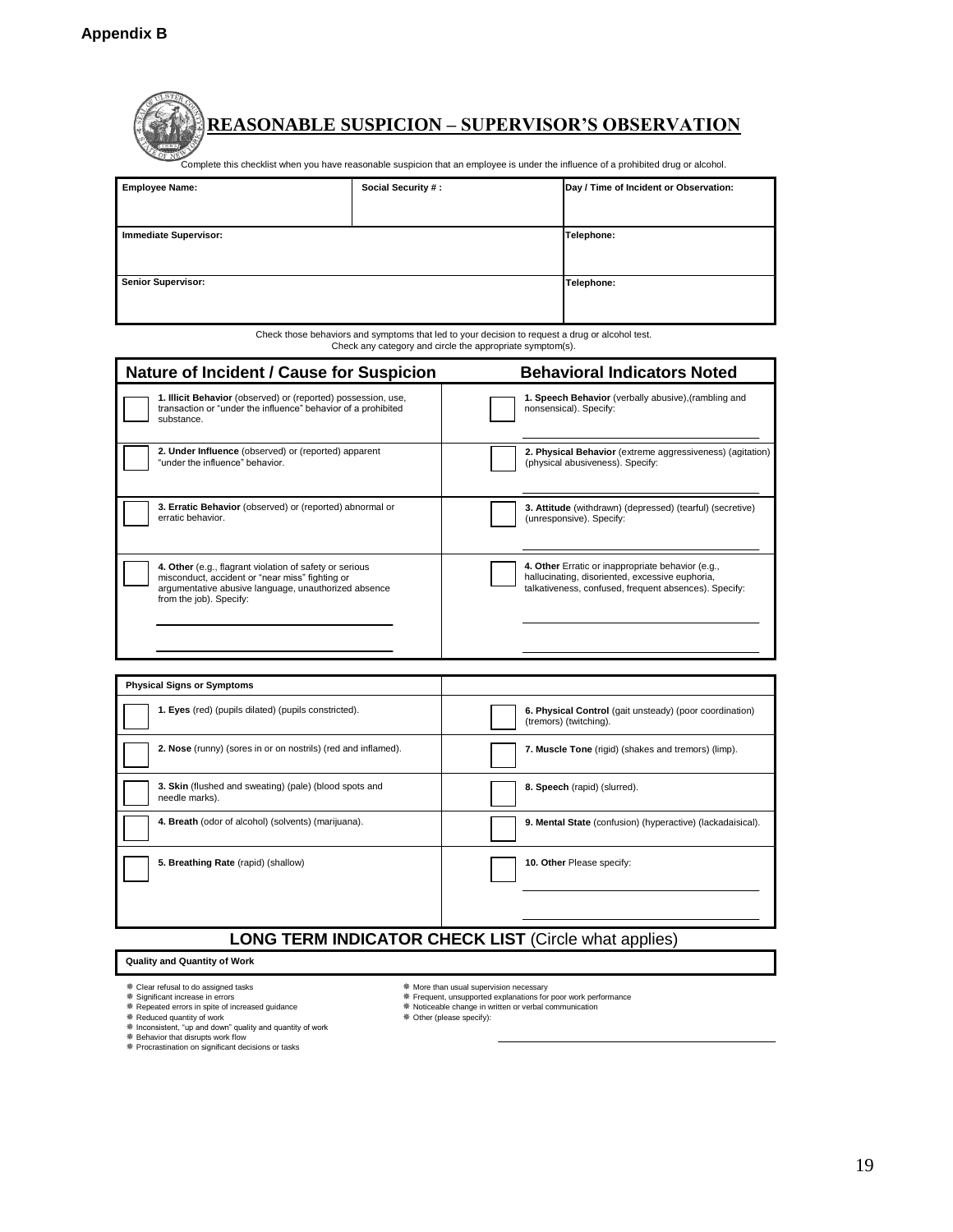#### **Continued - LONG TERM INDICATOR CHECK LIST** (Circle what applies)

#### **Interpersonal Work Relationships**

- Significant changes in relationships with co-workers, supervisors. Major change in physical health
- 
- Concerns about sexual behavior or sexual harassment
- Frequent or intense arguments Verbal abusiveness
- 
- Physical abusiveness Passive-aggressive attitude or behavior, doing things "behind your back"

#### **General Job Performance**

- Excessive number of unauthorized absences in last 12 months
- Excessive authorized absences in last 12 months
- Excessive used of sick leave in last 12 months Frequent Monday / Friday absence or other patterns Excessive "extensions" of breaks or lunches
- 
- Frequently left work early
- 
- Increased concern about, or actual incidents of, safety offenses involving
- the employee

**※ Intentional avoidance of supervisor**  Expressions of frustration or discontent Change in frequency or nature of complaints Cynical "distrustful of human nature" comments Unusual sensitivity to advice or critique of work Unpredictable response to supervision Persistently withdrawn or less involved with people

- 
- 
- 

- **Personal Matters**
- Changes in or unusual personal appearances (dress, hygiene) Changes in or unusual speech (incoherent, stuttering, loud)
- 
- Changes in or unusual topics of conversation Changes in or unusual facial expressions
- Concerns about sexual behavior or sexual harassment
- Demanding, rigid, inflexible Increasingly irritable or tearful
- 
- Excessive fatigue Frequent colds, flu, or other illness
- 
- 
- Major change in physical health Temper tantrums or angry outbursts Persistently boisterous or rambunctious
- Experienced or caused job accidents Major change in duties or responsibilities
- Interfered with or ignored established procedures Inability to follow through on job performance
- Unpredictable or out-of-context displays of emotion or fears
- 
- Makes unreliable or false statements
- Unrealistic self-appraisal or grandiose statements
- Engages in detailed discussions about death, suicide, or harming someone
- 
- <sup>举</sup> Has personal relationship problems<br>举 Has received professional assistance for emotional or physical problems
- Makes unfounded accusations toward others; i.e.; has feelings of persecution \* mance amounted acceduring to factivity – significantly reduced or increased ★ Changes in or unusual level of activity – significantly reduced or increased
- 
- **WRITTEN SUMMARY**

Please summarize the facts and circumstances of the incident, employee response, supervisor actions taken, and any other pertinent information not previously noted. Please note the date, time, and location of reasonable cause testing or note if employee refused the test. Attach additional sheets as needed.

| Witness Signatures (If Applicable) |             |            |             |
|------------------------------------|-------------|------------|-------------|
| Witness 1:                         | Date / Time | Witness 2: | Date / Time |

| Signature of Immediate Supervisor | Date / Time | Signature of Next Supervisor in Line | Date / Time |
|-----------------------------------|-------------|--------------------------------------|-------------|
|                                   |             |                                      |             |
|                                   |             |                                      |             |

- - - Lack appropriate caution Secretive or furtive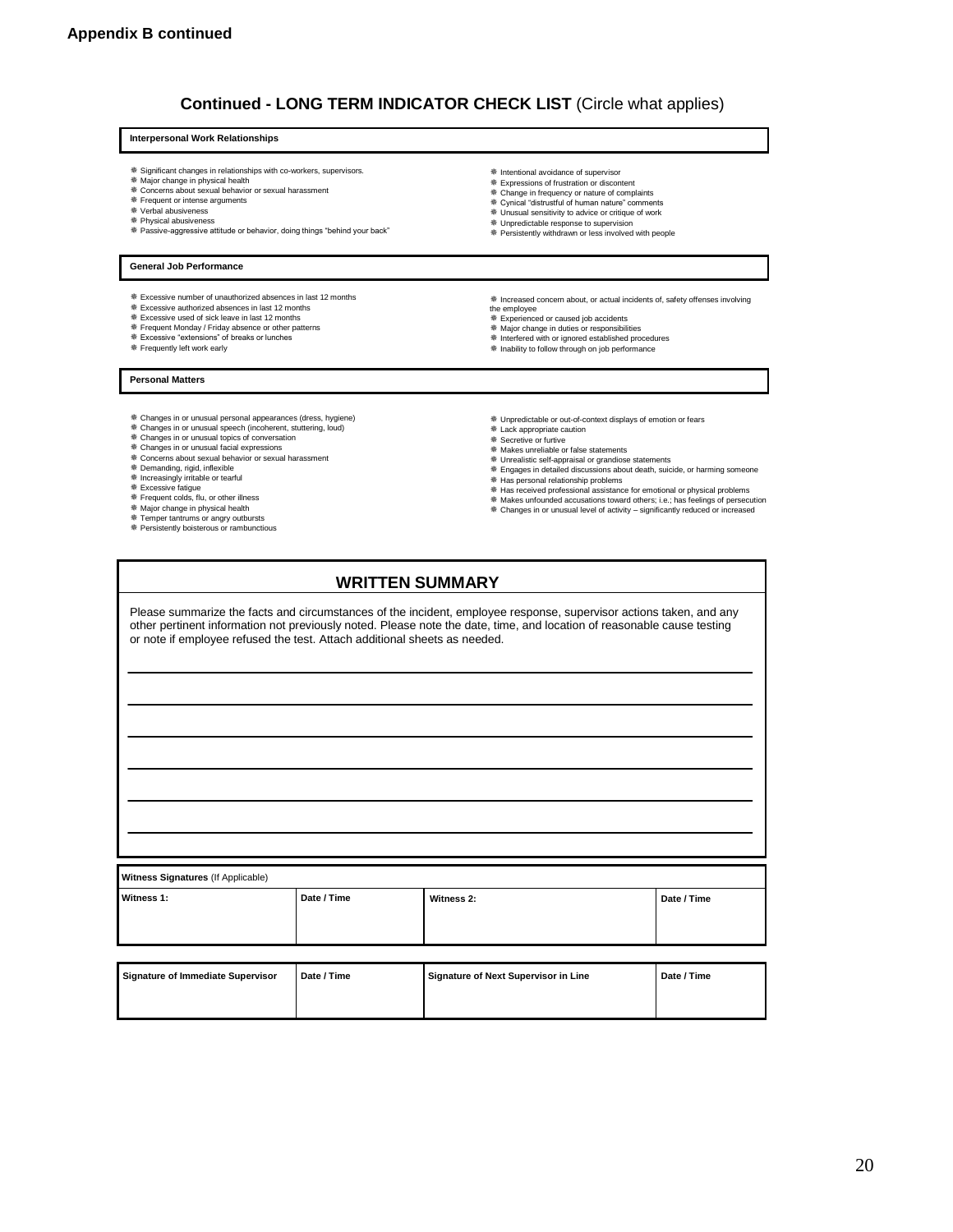#### **Appendix C**

#### **MEMORANDUM OF AGREEMENT Between COUNTY OF ULSTER and the CIVIL SERVICE EMPLOYEES ASSOCIATION, INC. LOCAL 1000, AFSCME, AFL-CIO**

The County of Ulster, hereinafter referred to as the "Employer", and Civil Service Employees Association, Inc., Local 1000, AFSCME, AFL-CIO for Ulster County Unit #8950, hereinafter referred to as the "Union" are parties to a collective bargaining agreement. In accordance with Section 204 of the New York State Public Employee's Fair Employment Act, the parties hereby agree to the following alcohol and drug testing procedure:

#### **ALCOHOL AND DRUG TESTING PROCEDURE**

#### Section 1. Regulations

1.1 All Alcohol and Drug Testing Procedures shall be conducted pursuant to Federal Regulations Title 49 CFR Part 40. The Employer shall additionally comply with Title 49 CFR Part 382 of Department of Transportation Federal Highway Administration in regards to all Employees requiring a "CDL" (Commercial Drivers License) in the performance of their duties.

#### Section 2. Notice Requirements

- 2.1 Employer's Policy: The employer shall promulgate a policy on the misuse of alcohol and use of prohibited drugs and shall provide a copy of the policy and procedures to each covered employee and the union. The term "prohibited drugs," means amphetamines, cocaine, ectasy, heroin, marijuana, opiates, and phencyclidine. At a minimum, the policy shall include detailed provisions on alcohol concentration, alcohol possession, on-duty use of alcohol, pre-duty use of alcohol, use of alcohol following an accident, drug use, drug testing, and refusal to submit to a required alcohol or drug test.
- 2.2 Alcohol and Drug information: The Employer shall explain the requirements of the program. At a minimum, the topics shall include detailed information regarding, but not limited to:
	- 1) The employees subject to the procedures and regulations of the policy.
	- 2) The conduct that is prohibited by the employees covered by the policy.
	- 3) The circumstances under which an employee shall be tested.
	- 4) The period of the workday an employee is required to be in compliance with the policy and regulations of the policy.
	- 5) The requirement that an employee submits to alcohol and controlled drug testing.
	- 6) An explanation of what constitutes a "refusal to submit" to an alcohol or controlled drug test and the attendant consequences.
	- 7) When the employee shall be removed from duty under the provisions of the policy.
	- 8) The provisions of treatment in regards to referral, evaluation, and treatment.
	- 9) The consequences of a confirmed positive alcohol or drug test.
	- 10) The procedure of testing for drugs and alcohol.
	- 11) The procedure to protect the employee and the integrity and validity of the test.
	- 12) The person(s) designated by the employer to be contacted for questions and / or additional information.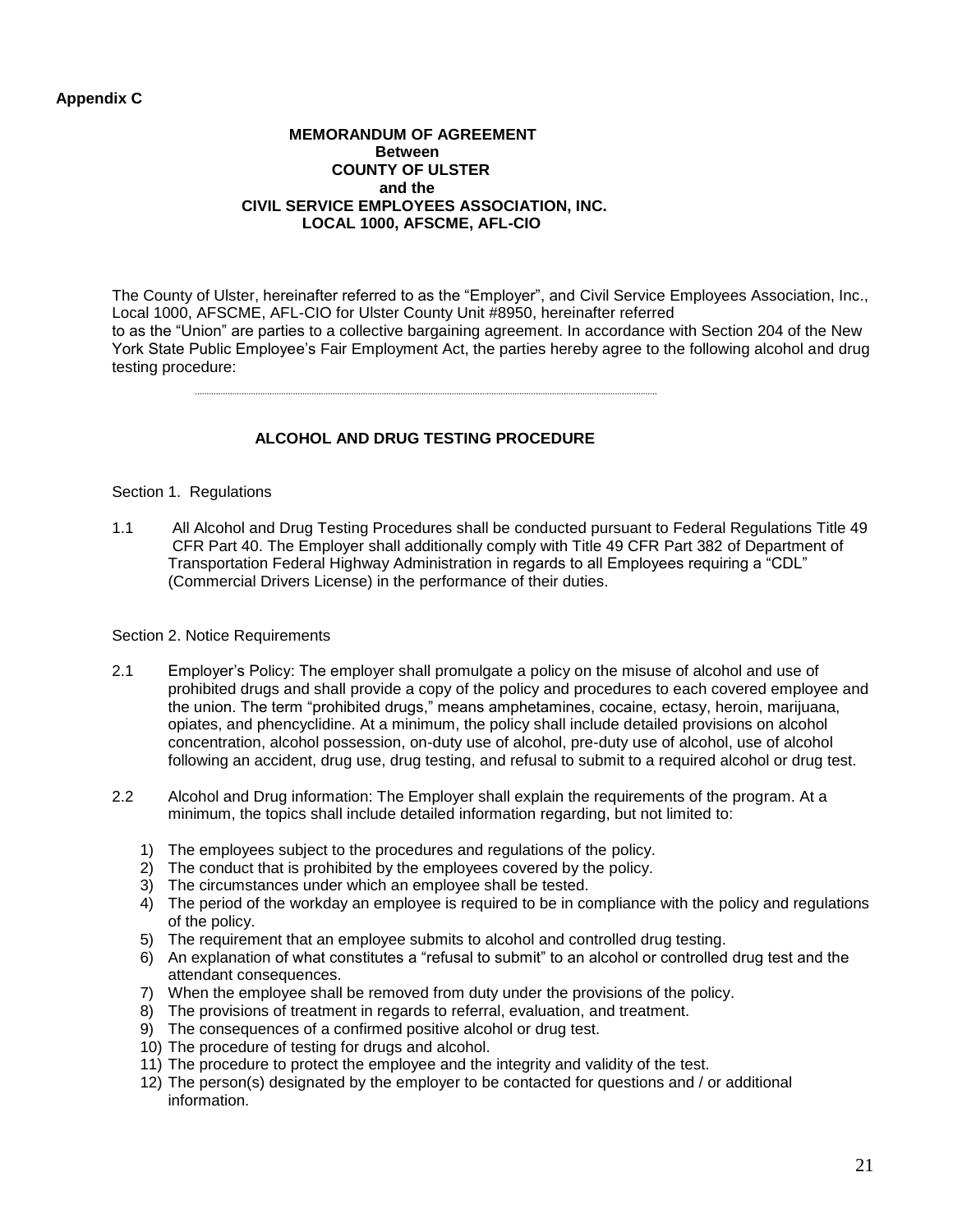#### Section 2 Notice Requirements – continued

- 2.3 Required Tests: The Employer shall provide a detailed description of alcohol and drug testing requirements to each covered employee which explains the requirements as they pertain to preemployment testing, random, post-accident, reasonable cause / suspicion, return-to-duty and follow-up testing.
- 2.4 Requirement for Notice: The Employer shall notify the employee covered by the policy that the alcohol or drug test is required under the policy regulations.

#### Section 3. Testing Procedures

3.1 Tests for Alcohol:

3.1.1 Tests for alcohol shall only be conducted by a breath alcohol technician using an evidential breath-testing device.

3.1.2 The supervisor of an employee who is to be tested shall not administer the test.

3.1.3 An employee shall be paid for all time pertaining to an alcohol test including providing a breath sample and travel time to and from the test site. Such time shall be considered as time worked for the purpose of computing overtime and employee benefits.

3.1.4 Each alcohol test shall be reviewed by the Substance Abuse Program Manager (SAPM), or Assistant Substance Abuse Program Manager (ASAPM) to ensure compliance with all procedures set forth in this MOA as well as all Agency regulations, including the validity of the test. Any employee adversely affected by an invalid test will be made whole for all losses by the Employer.

3.2 Test for Prohibited Drugs:

3.2.1 Tests for prohibited drugs shall be conducted only by urinalysis and shall be performed only by the U.S. Department of Health and Human Services certified laboratories.

3.2.2 A specimen may be tested only for amphetamines, cocaine, marijuana, opiates, and phencyclidine. A specimen may not be used to conduct any other analysis or test.

3.2.3 If the test result of the primary specimen is positive, the employee may request that the Medical Review Officer (MRO) direct that the split specimen be re-tested within 72 hours of notification by the MRO, and if the second test is negative, the Employer will pay the cost of the second test.

3.2.4 Visual observation of urination shall be required under the requirements of Title 49 CFR Part 40. When visual observation is required, the observer shall be of the same gender as the employee being tested.

3.2.5 The employee shall be permitted to be present to observe the sealing and tagging of the specimen containers.

3.2.6 An employee shall be paid for all time pertaining to a drug test including providing a urine sample and travel time to and from the collection site. Such time shall be considered as time worked for the purpose of calculating overtime and employee benefits.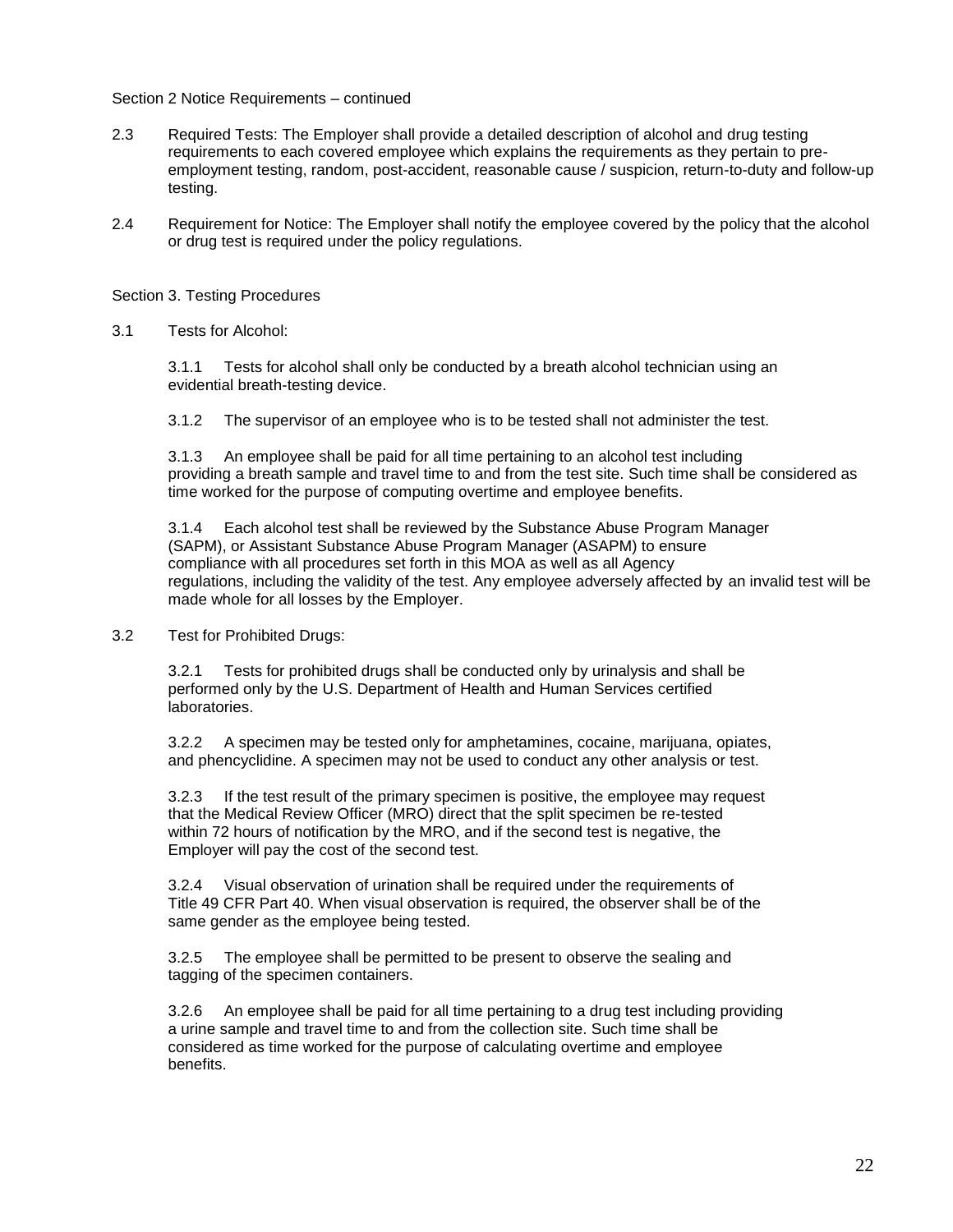Section 3 Test for Prohibited Drugs: continued

3.2.7 Each drug test shall be reviewed by the Substance Abuse Program Manager (SAPM), or Assistant Substance Abuse Program Manager (ASAPM) to ensure compliance with all procedures set forth in this MOA as well as all Agency regulations, including the validity of the test. Any employee adversely affected by an invalid test will be made whole for all losses by the employer.

Section 4 Random Testing

- 4.1 Random Alcohol Tests: The Employer shall test 10% (ten percent) of the pool of covered employees spread reasonably over a 12-month period. The rate will be reviewed annually and may be adjusted after review of the rate of positive tests.
- 4.2 Random Drug Tests: The Employer shall test 50% (fifty percent) of the pool of covered employees spread reasonably over a 12-month period. The rate will be reviewed annually and may be adjusted after review of the rate of positive tests.
- 4.3 Selection of Employees: The Employer shall select employees for testing only through a computer based random number generator utilizing an appropriate employee identification number. Lists for random testing must be generated by an independent agency.

Section 5 Reasonable Cause / Suspicion Testing

- 5.1 Determination of Reasonable Cause / Suspicion Testing: The decision to test must be based on a reasonable and articulate belief that the employee is demonstrating signs and symptoms of prohibited drug and / or alcohol use as a result of specific, contemporaneous physical, behavioral or performance indicators. Supervisors shall utilize a Reasonable Cause / Suspicion Testing form available through the Ulster County Safety Office, which documents witnesses (if any), behavior, appearance, and other indicators that would cause testing. When a reasonable cause / suspicion test is required, the employee shall be given a reasonable opportunity to contact counsel or a Union representative, as long as such attempts do not result in undue delay in the testing process. Reasonable efforts shall be made, without delaying the testing process, to assist the employee in contacting legal counsel or a union representative, if requested by the employee.
- 5.2 Reasonable Cause / Suspicion Training for Supervisors: Supervisors who utilize reasonable cause / suspicion testing shall receive two (2) hours of formal training every three (3) years on the physical, behavioral, speech and performance indicators of probable misuse of alcohol or use of prohibited drugs. Such training must be completed before the supervisor can require an employee to undergo a test.

#### Section 6 Post-Accident Testing

6.1 If alcohol testing is not performed within two (2) hours of the time of the accident, documentation shall be on file with the SAPM or ASAPM of reasons the test was not completed. If the employee has not been tested within eight (8) hours of the time of accident, all testing for alcohol shall cease. Urine collection for drug testing shall occur within 32 hours of the time of the accident.

#### Section 7 Call-in Procedure

7.1 In the event an employee is called for overtime, the employee will have opportunity to acknowledge unavailability for work.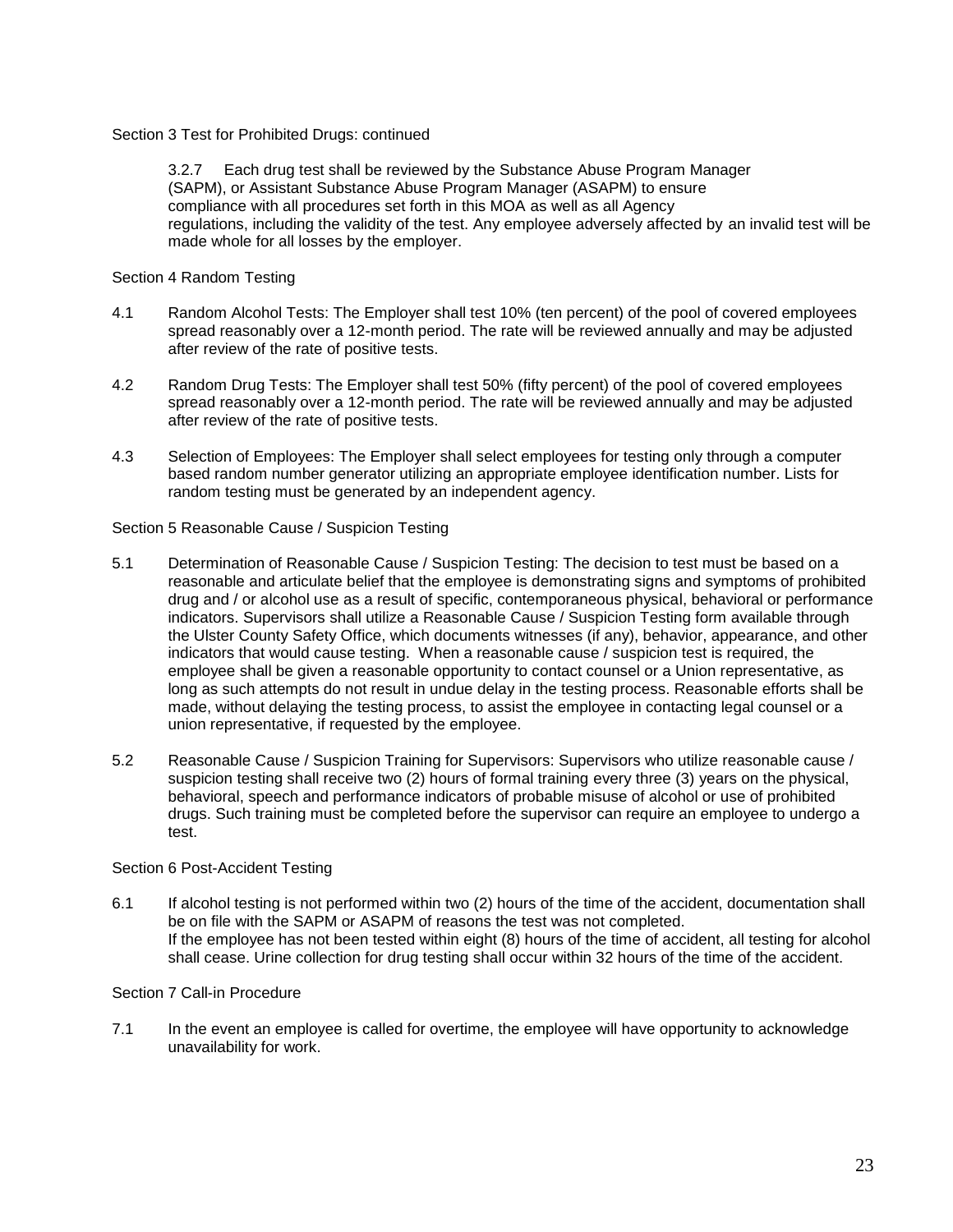#### Section 8 Consequences of a Positive Test

- 8.1 When an employee tests positive for drugs, the MRO will contact the said employee. If, after a good faith effort, the MRO cannot locate or contact the employee to come for a private discussion, the MRO will contact the SAPM or ASAPM to notify them of the employee with the positive test result.
- 8.2 An employee who tests positive for prohibited drugs or tests positive for alcohol with a level of 0.04 or greater will incur a 30 day suspension without pay. The employee may not use their accrued leave time to substitute for suspensions without pay. An employee who tests positive is required to contact a SAP through the Employee Assistance Program for evaluation and treatment. For any employee who fails to contact the Employee Assistance Program within 48 hours, the Employer will seek to terminate the employee pursuant to Section 75 of the New York State Civil Service Law (NYSCSL).
- 8.3 An employee who has tested positive for alcohol at a level of 0.02 or between 0.02 and 0.04 will incur the following penalties:
	- 1)  $1<sup>st</sup>$  occasion 5 day suspension without pay (no treatment plan required)
	- $2)$   $2<sup>nd</sup>$  occasion 10 day suspension without pay (no treatment plan required)
	- $3)$   $3<sup>rd</sup>$  occasion 15 day suspension without pay (no treatment plan required)
	- $4)$   $4<sup>th</sup>$  occasion 30 day suspension without pay (referral to EAP required)
- 8.4 For any employee who does not contact the Employee Assistance Program within 48 hours, the Employer will seek to terminate the employee pursuant to Section 75 of the New York State Civil Service Law (NYSCSL).
- 8.5 After two occasions of a positive test for drugs or alcohol at a level of 0.04 or greater, the Employer will seek to terminate the employee pursuant to Section 75 of the New York State Civil Service Law (NYSCSL).

Section 9 Referral, Evaluation and Treatment

- 9.1 Designation of Substance Abuse Professional (SAP) The SAP shall be a licensed physician (Medical Doctor or Doctor of Osteopathy), or a licensed or certified psychologist, social worker, or employee assistance professional with knowledge of and clinical experience in the diagnosis and treatment of drug and alcohol related disorders or an addiction counselor certified by the National Association of Alcoholism and Drug Abuse Counselors Certification Commission.
- 9.2 Employee Assistance Program (EAP) The Employer shall make available and adequately fund an Employee Assistance Program capable of evaluating and resolving problems associated with the misuses of alcohol and the use of prohibited drugs.
- 9.3 Rehabilitation Program The Employer shall make available a rehabilitation program through established health insurance programs. If such a program is not available through the employee's insurance, the Employer shall cover the costs of a rehabilitation program comparable to that provided through the New York State Health Insurance Program. The employee shall be responsible for any additional costs associated with any treatment program in which the employee participates.
- 9.4 Any costs involving the use of a SAP under the regulations shall be borne by the employee's health insurance.
- 9.5 Leave of Absence A leave of absence beyond the punitive period of the 30 day suspension will be allowed for treatment on an in-patient or out-patient basis. While on a leave of absence, the employee may use accumulated sick leave credit, vacation leave credits, holidays and other accrued leave time up to the limits set forth in the Collective Bargaining Agreement or other applicable laws, rules or